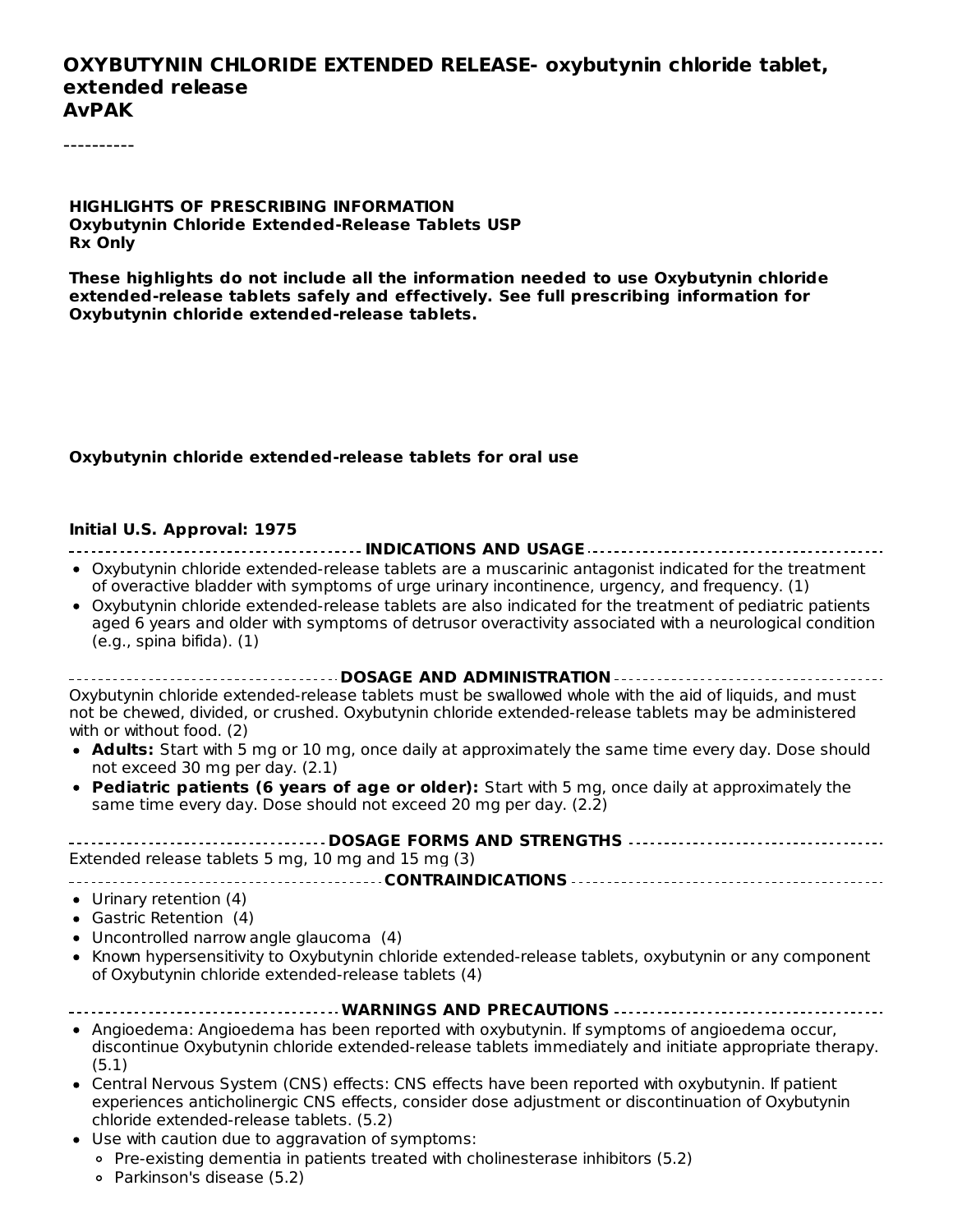- Myasthenia gravis (5.3)
- Decreased gastrointestinal motility in patients with autonomic neuropathy. (5.4)
- Urinary Retention: Use with caution in patients with clinically significant bladder outflow obstruction because of the risk of urinary retention (5.5)
- Gastrointestinal Adverse Reactions: Use with caution in patients with gastrointestinal obstructive disorders or decreased intestinal motility due to risk of gastric retention. Use with caution in patients with gastroesophageal reflux or in patients concurrently taking drugs that can exacerbate esophagitis. (5.6)

**ADVERSE REACTIONS** The most common (incidence ≥5%) adverse reactions were dry mouth, constipation, diarrhea, headache, somnolence, and dizziness. (6)

#### **To report SUSPECTED ADVERSE REACTIONS, contact AvKARE, Inc. at 1-855-361-3993 or FDA at 1-800-FDA-1088 or www.fda.gov/medwatch.**

- **DRUG INTERACTIONS** Co-administration with other anticholinergic drugs may increase the frequency and/or severity of anticholinergic-like effects. (7)
- Co-administration with strong cytochrome P450 (CYP) 3A4 inhibitors (e.g., ketoconazole) increases the systemic exposure of oxybutynin. (7)
	- **USE IN SPECIFIC POPULATIONS**
- Pediatric Use: Oxybutynin chloride extended-release tablets are not recommended in pediatric patients who cannot swallow the tablet whole without chewing, dividing or crushing, or in children under the age of 6 years. (8.4)
- Renal or Hepatic Impairment: There have been no studies conducted in patients with renal or hepatic impairment. (8.6,8.7)

#### **See 17 for PATIENT COUNSELING INFORMATION.**

**Revised: 11/2018**

# **FULL PRESCRIBING INFORMATION: CONTENTS\***

#### **1 INDICATIONS AND USAGE 2 DOSAGE AND ADMINISTRATION**

- 2.1 Adults
- 2.2 Pediatric Patients Aged 6 Years of Age and Older
- **3 DOSAGE FORMS AND STRENGTHS**

### **4 CONTRAINDICATIONS**

#### **5 WARNINGS AND PRECAUTIONS**

- 5.1 Angioedema
- 5.2 Central Nervous System Effects
- 5.3 Worsening of Symptoms of Myasthenia Gravis
- 5.4 Worsening of Symptoms of Decreased Gastrointestinal Motility in Patients with Autonomic Neuropathy
- 5.5 Urinary Retention
- 5.6 Gastrointestinal Adverse Reactions

#### **6 ADVERSE REACTIONS**

- 6.1 Clinical Trials Experience
- 6.2 Postmarketing Experience

#### **7 DRUG INTERACTIONS**

#### **8 USE IN SPECIFIC POPULATIONS**

- 8.1 Pregnancy
- 8.3 Nursing Mothers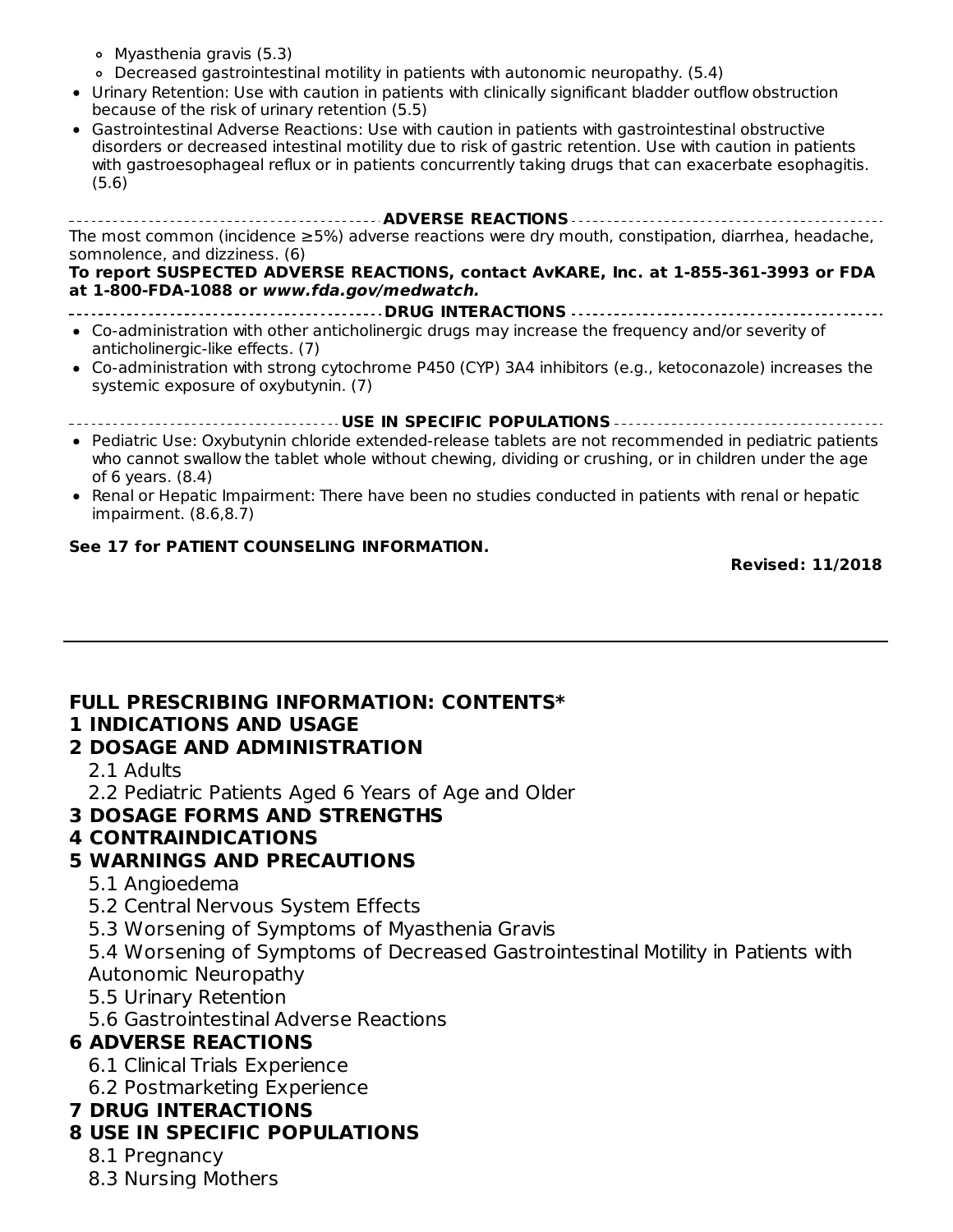- 8.3 Nursing Mothers 8.4 Pediatric Use
- 8.5 Geriatric Use
- 8.6 Renal Impairment
- 8.7 Hepatic Impairment

# **10 OVERDOSAGE**

### **11 DESCRIPTION**

## **12 CLINICAL PHARMACOLOGY**

- 12.1 Mechanism of Action
- 12.2 Pharmacodynamics
- 12.3 Pharmacokinetics

### **13 NONCLINICAL TOXICOLOGY**

13.1 Carcinogenesis, Mutagenesis, Impairment of Fertility

### **14 CLINICAL STUDIES**

### **16 HOW SUPPLIED/STORAGE AND HANDLING**

16.1 Storage

### **17 PATIENT COUNSELING INFORMATION**

 $\ast$  Sections or subsections omitted from the full prescribing information are not listed.

### **FULL PRESCRIBING INFORMATION**

### **1 INDICATIONS AND USAGE**

Oxybutynin chloride extended-release tablets are a muscarinic antagonist indicated for the treatment of overactive bladder with symptoms of urge urinary incontinence, urgency, and frequency.

Oxybutynin chloride extended-release tablets are also indicated for the treatment of pediatric patients aged 6 years and older with symptoms of detrusor overactivity associated with a neurological condition (e.g., spina bifida).

### **2 DOSAGE AND ADMINISTRATION**

Oxybutynin chloride extended-release tablets must be swallowed whole with the aid of liquids, and must not be chewed, divided, or crushed.

Oxybutynin chloride extended-release tablets may be administered with or without food.

### **2.1 Adults**

The recommended starting dose of Oxybutynin chloride extended-release tablets is 5 or 10 mg once daily at approximately the same time each day. Dosage may be adjusted in 5-mg increments to achieve a balance of efficacy and tolerability (up to a maximum of 30 mg/day). In general, dosage adjustment may proceed at approximately weekly intervals.

## **2.2 Pediatric Patients Aged 6 Years of Age and Older**

The recommended starting dose of Oxybutynin chloride extended-release tablets is 5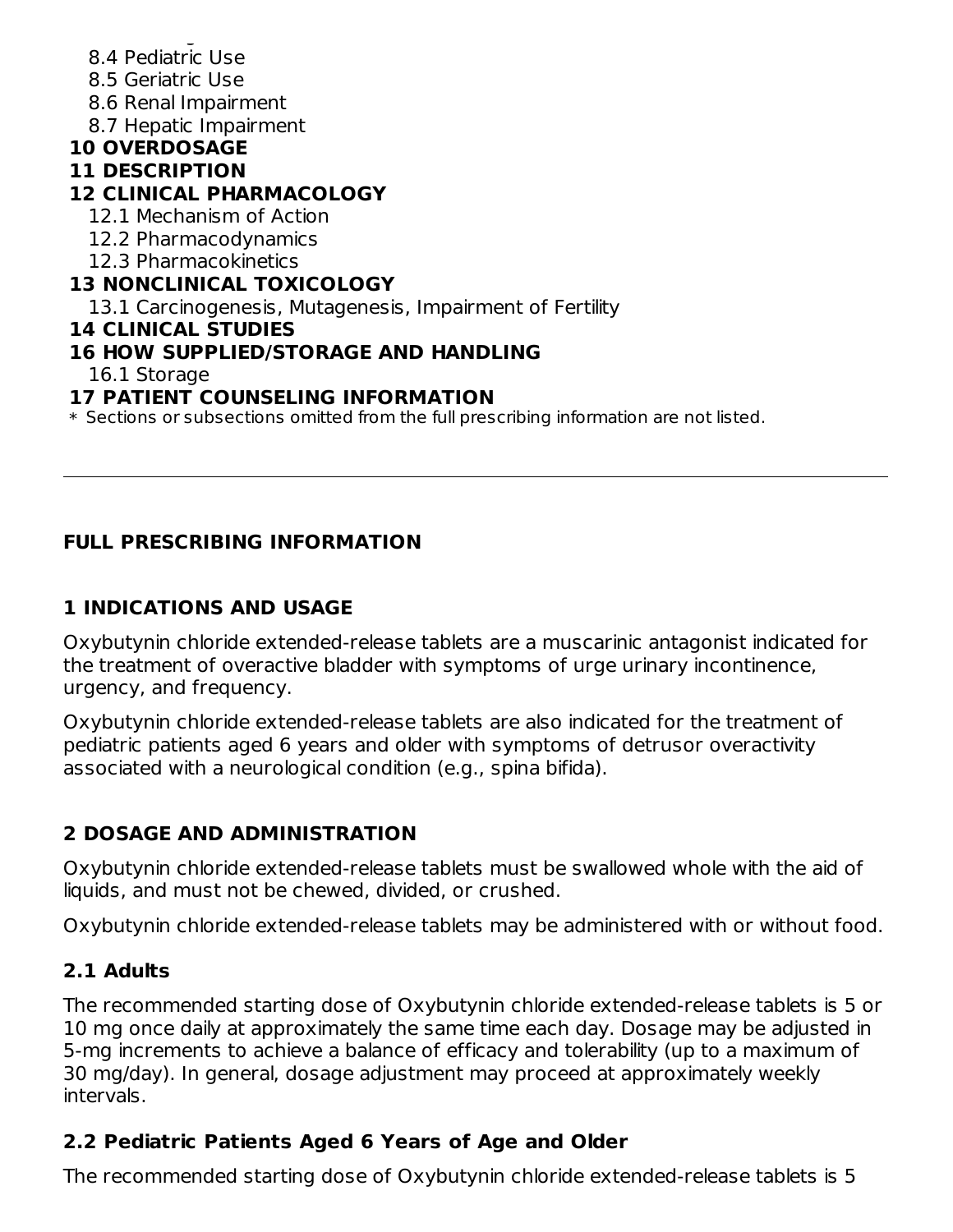mg once daily at approximately the same time each day. Dosage may be adjusted in 5 mg increments to achieve a balance of efficacy and tolerability (up to a maximum of 20 mg/day).

### **3 DOSAGE FORMS AND STRENGTHS**

Oxybutynin chloride extended-release tablets are available as 5, 10 and 15 mg tablets for oral use:

5 mg: White, round, biconvex tablet with "270" printed on one side and "KU" printed on the other side with black ink.

10 mg: White, round, biconvex tablet with "271" printed on one side and "KU" printed on the other side with black ink.

15 mg: White, round, biconvex tablet with "272" printed on one side and "KU" printed on the other side with black ink.

### **4 CONTRAINDICATIONS**

Oxybutynin chloride extended-release tablets are contraindicated in patients with urinary retention, gastric retention and other severe decreased gastrointestinal motility conditions, uncontrolled narrow-angle glaucoma.

Oxybutynin chloride extended-release tablets are also contraindicated in patients who have demonstrated hypersensitivity to the drug substance or other components of the product. There have been reports of hypersensitivity reactions, including anaphylaxis and angiodema.

### **5 WARNINGS AND PRECAUTIONS**

### **5.1 Angioedema**

Angioedema of the face, lips, tongue and/or larynx has been reported with oxybutynin. In some cases, angioedema occurred after the first dose. Angioedema associated with upper airway swelling may be life-threatening. If involvement of the tongue, hypopharynx, or larynx occurs, oxybutynin should be promptly discontinued and appropriate therapy and/or measures necessary to ensure a patent airway should be promptly provided.

### **5.2 Central Nervous System Effects**

Oxybutynin is associated with anticholinergic central nervous system (CNS) effects [see Adverse Reactions (6)]. A variety of CNS anticholinergic effects have been reported, including hallucinations, agitation, confusion and somnolence. Patients should be monitored for signs of anticholinergic CNS effects, particularly in the first few months after beginning treatment or increasing the dose. Advise patients not to drive or operate heavy machinery until they know how Oxybutynin chloride extended-release tablets affect them. If a patient experiences anticholinergic CNS effects, dose reduction or drug discontinuation should be considered.

Oxybutynin chloride extended-release tablets should be used with caution in patients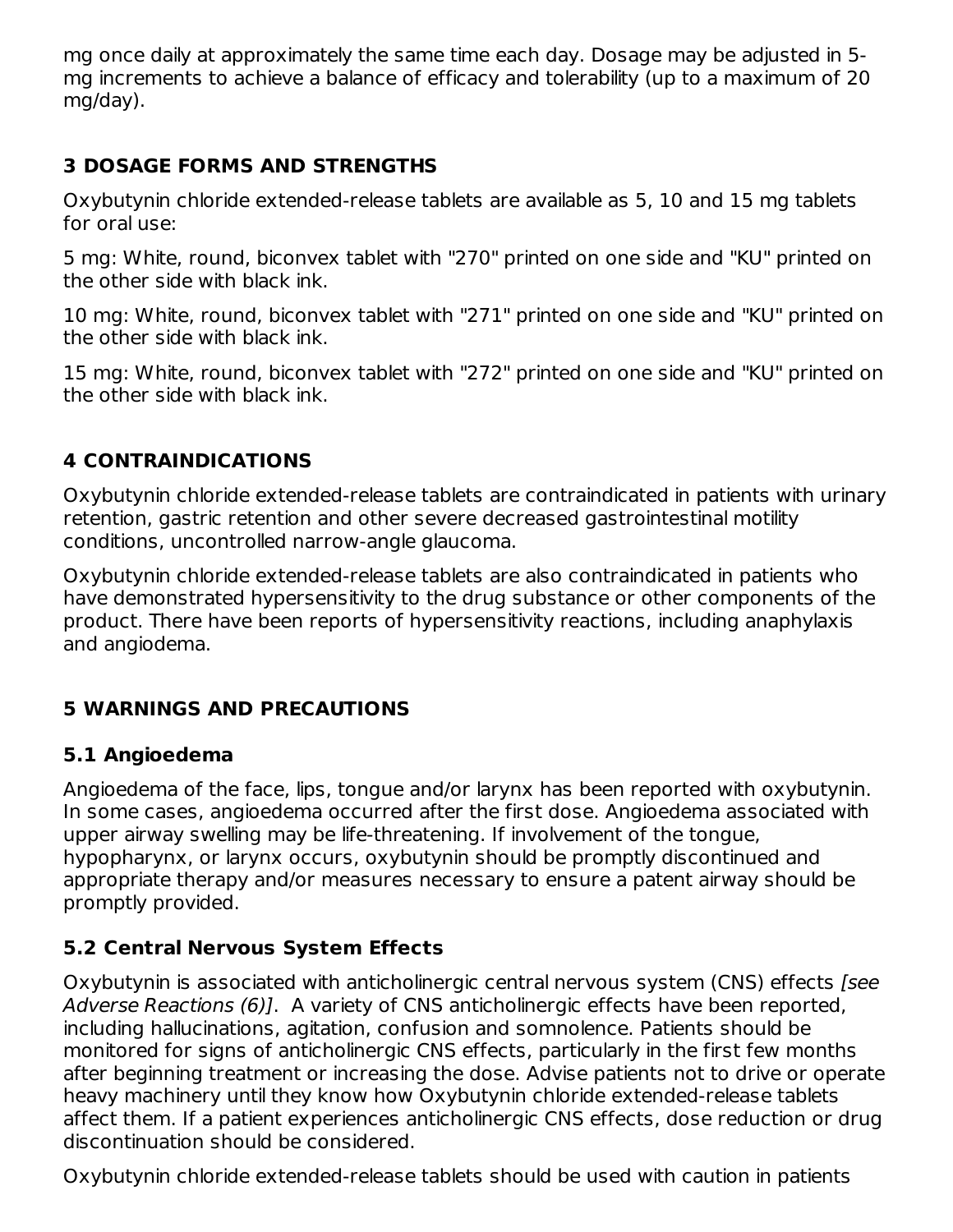with preexisting dementia treated with cholinesterase inhibitors due to the risk of aggravation of symptoms.

Oxybutynin chloride extended-release tablets should be used with caution in patients with Parkinson's disease due to the risk of aggravation of symptoms.

## **5.3 Worsening of Symptoms of Myasthenia Gravis**

Oxybutynin chloride extended-release tablets should be used with caution in patients with myasthenia gravis due to the risk of symptom aggravation.

#### **5.4 Worsening of Symptoms of Decreased Gastrointestinal Motility in Patients with Autonomic Neuropathy**

Oxybutynin chloride extended-release tablets should be used with caution in patients with autonomic neuropathy due to the risk of aggravation of symptoms of decreased gastrointestinal motility.

### **5.5 Urinary Retention**

Oxybutynin chloride extended-release tablets should be administered with caution to patients with clinically significant bladder outflow obstruction because of the risk of urinary retention [see Contraindications (4)].

### **5.6 Gastrointestinal Adverse Reactions**

Oxybutynin chloride extended-release tablets should be administered with caution to patients with gastrointestinal obstructive disorders because of the risk of gastric retention [see Contraindications (4)].

Oxybutynin chloride extended-release tablets, like other anticholinergic drugs, may decrease gastrointestinal motility and should be used with caution in patients with conditions such as ulcerative colitis and intestinal atony.

Oxybutynin chloride extended-release tablets should be used with caution in patients who have gastroesophageal reflux and/or who are concurrently taking drugs (such as bisphosphonates) that can cause or exacerbate esophagitis.

As with any other nondeformable material, caution should be used when administering Oxybutynin chloride extended-release tablets to patients with preexisting severe gastrointestinal narrowing (pathologic or iatrogenic). There have been rare reports of obstructive symptoms in patients with known strictures in association with the ingestion of other drugs in nondeformable controlled-release formulations.

## **6 ADVERSE REACTIONS**

# **6.1 Clinical Trials Experience**

Because clinical trials are conducted under widely varying conditions, the adverse reaction rates observed in the clinical trials of a drug cannot be directly compared to rates in the clinical trials of another drug and may not reflect the rates observed in clinical practice.

The safety and efficacy of Oxybutynin chloride extended-release tablets (5 to 30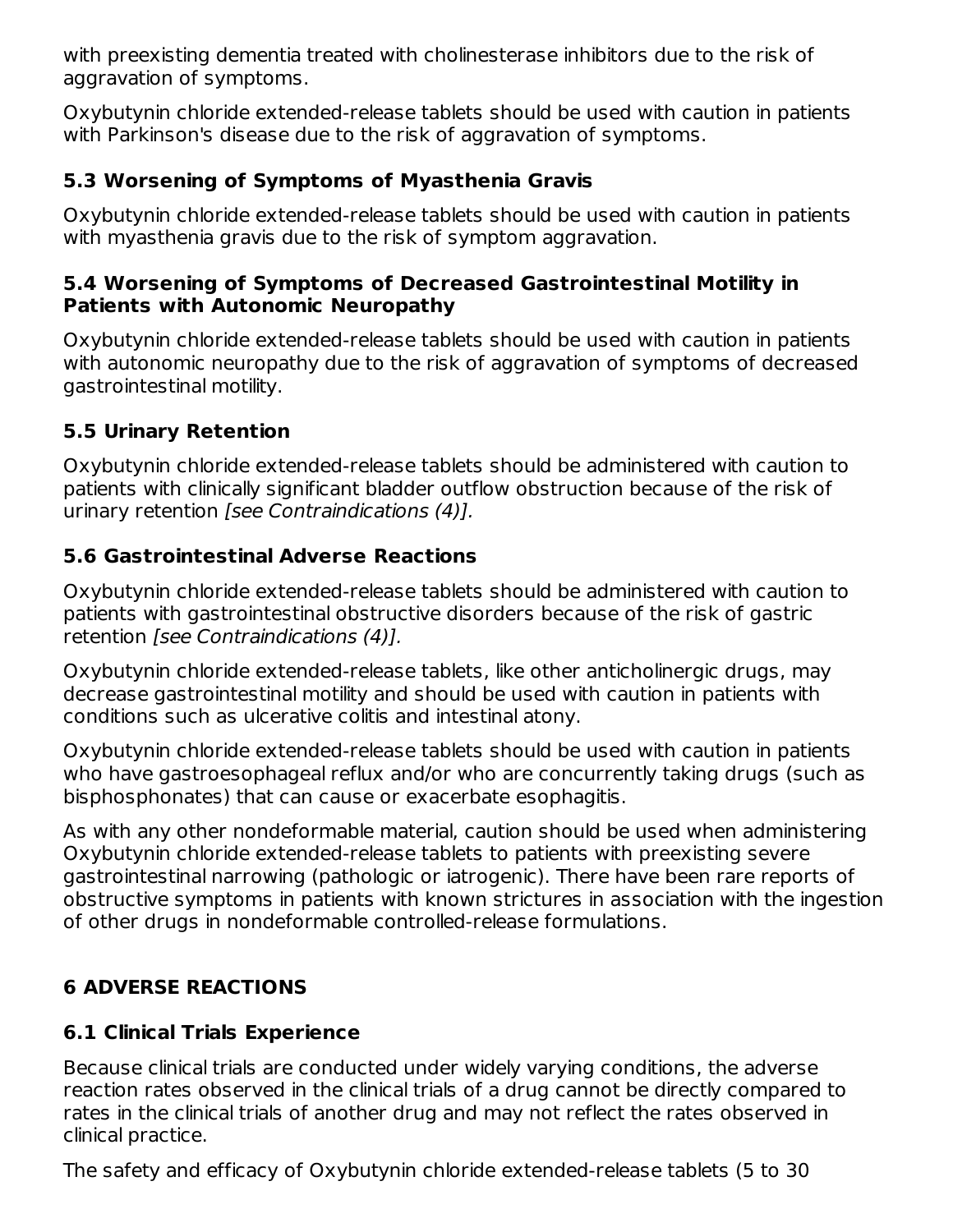mg/day) was evaluated in 774 adult subjects who participated in five double-blind, controlled clinical trials. In four of the five studies, Oxybutynin chloride IR (5 to 20 mg/day in 199 subjects) was an active comparator. Adverse reactions reported by  $\geq 1\%$ of subjects are shown in Table 1.

#### **Table 1: Adverse Drug Reactions Reported by ≥ 1% of Oxybutynin chloride extended-release tablets-treated Adult Subjects in Five Double-blind, Controlled Clinical Trials of Oxybutynin chloride extended-release tablets**

|                                                        | <b>Oxybutynin chloride</b><br>extended-release<br>tablets | Oxybutynin<br>chloride IR |
|--------------------------------------------------------|-----------------------------------------------------------|---------------------------|
| <b>System/Organ Class</b><br><b>Preferred Term</b>     | 5 to 30 mg/day                                            | 5 to 20<br>mg/day         |
|                                                        | $n = 774$                                                 | $n = 199$                 |
|                                                        | $\frac{9}{6}$                                             | $\frac{1}{2}$             |
| <b>Psychiatric Disorders</b>                           |                                                           |                           |
| Insomnia                                               | 3.0                                                       | 5.5                       |
| <b>Nervous System Disorders</b>                        |                                                           |                           |
| Headache                                               | 7.5                                                       | 8.0                       |
| Somnolence                                             | 5.6                                                       | 14.1                      |
| <b>Dizziness</b>                                       | 5.0                                                       | 16.6                      |
| Dysgeusia                                              | 1.6                                                       | 1.5                       |
| <b>Eye Disorders</b>                                   |                                                           |                           |
| Vision blurred                                         | 4.3                                                       | 9.6                       |
| Dry eye                                                | 3.1                                                       | 2.5                       |
| <b>Respiratory, Thoracic and Mediastinal Disorders</b> |                                                           |                           |
| Cough                                                  | 1.9                                                       | 3.0                       |
| Oropharyngeal pain                                     | 1.9                                                       | 1.5                       |
| Dry throat                                             | 1.7                                                       | 2.5                       |
| Nasal dryness                                          | 1.7                                                       | 4.5                       |
| <b>Gastrointestinal Disorders</b>                      |                                                           |                           |
| Dry mouth                                              | 34.9                                                      | 72.4                      |
| Constipation                                           | 8.7                                                       | 15.1                      |
| Diarrhea                                               | 7.9                                                       | 6.5                       |
| Dyspepsia                                              | 4.5                                                       | 6.0                       |
| Nausea                                                 | 4.5                                                       | 11.6                      |
| Abdominal pain                                         | 1.6                                                       | 2.0                       |
| Vomiting                                               | 1.3                                                       | 1.5                       |
| Flatulence                                             | 1.2                                                       | 2.5                       |
| Gastro-esophageal reflux disease                       | 1.0                                                       | 0.5                       |
| <b>Skin and Subcutaneous Tissue Disorders</b>          |                                                           |                           |
| Dry skin                                               | 1.8                                                       | 2.5                       |
| Pruritus                                               | 1.3                                                       | 1.5                       |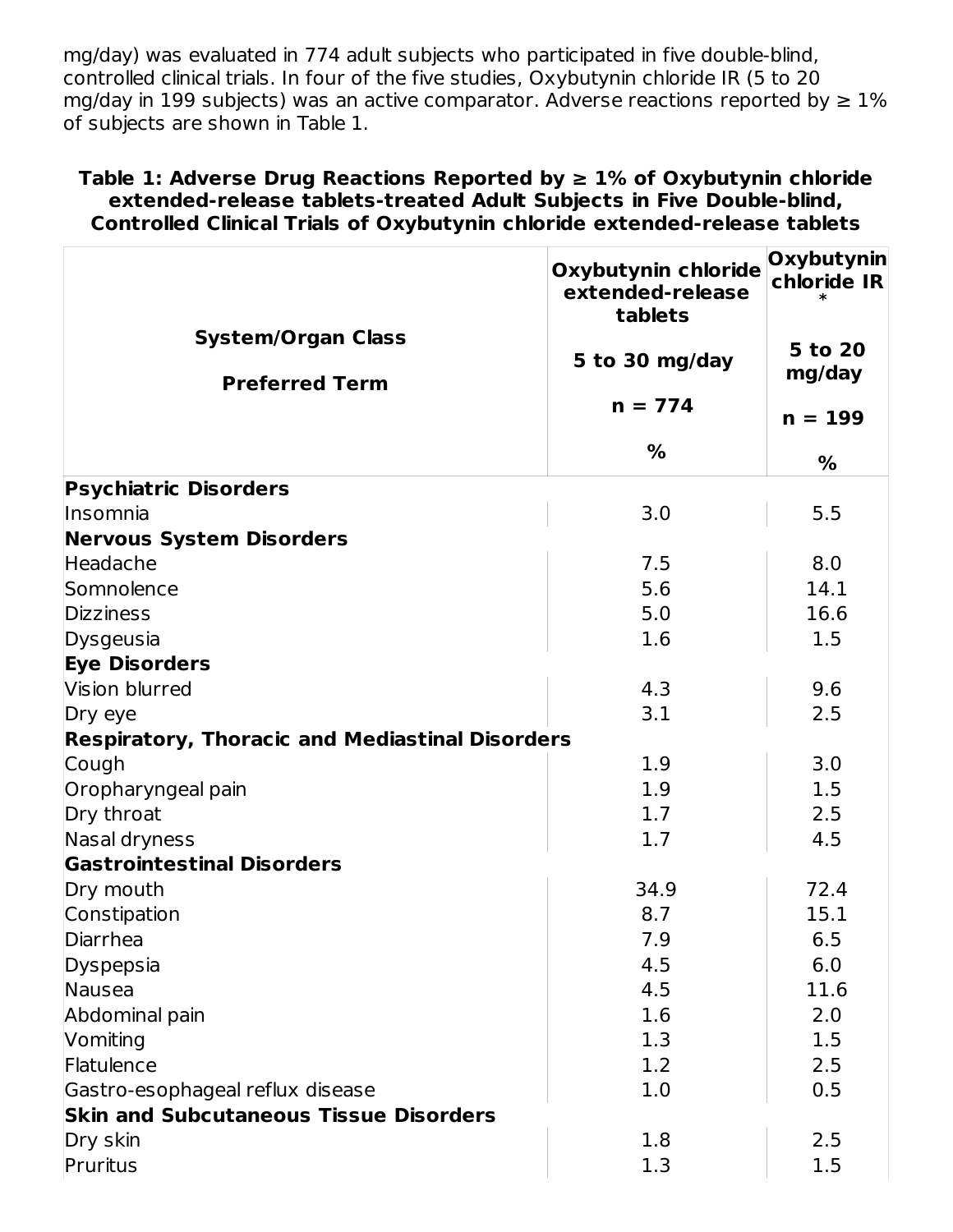| <b>Renal and Urinary Disorders</b>                          |     |     |  |  |  |
|-------------------------------------------------------------|-----|-----|--|--|--|
| Dysuria                                                     | 1.9 | 2.0 |  |  |  |
| Urinary hesitation                                          | 1.9 | 8.5 |  |  |  |
| Urinary retention                                           | 1.2 | 3.0 |  |  |  |
| <b>General Disorders and Administration Site Conditions</b> |     |     |  |  |  |
| Fatigue                                                     | 2.6 | 3.0 |  |  |  |
| Investigations                                              |     |     |  |  |  |
| Residual urine volume <sup>†</sup>                          | 2.3 | 3.5 |  |  |  |
| $*$ IR = immediate release                                  |     |     |  |  |  |

† The bundled term residual urine volume consists of the preferred terms residual urine volume and residual urine volume increased.

The discontinuation rate due to adverse reactions was 4.4% with Oxybutynin chloride extended-release tablets compared to 0% with Oxybutynin chloride IR. The most frequent adverse reaction causing discontinuation of study medication was dry mouth  $(0.7\%$ ).

The following adverse reactions were reported by <1% of Oxybutynin chloride extended-release tablets-treated patients and at a higher incidence than placebo in clinical trials: Metabolism and Nutrition Disorders: anorexia, fluid retention; Vascular disorders: hot flush; Respiratory, thoracic and mediastinal disorders: dysphonia; Gastrointestinal Disorders: dysphagia, frequent bowel movements; General disorders and administration site conditions: chest discomfort, thirst.

### **6.2 Postmarketing Experience**

The following additional adverse reactions have been reported from worldwide postmarketing experience with Oxybutynin chloride extended-release tablets. Because postmarketing reactions are reported voluntarily from a population of uncertain size, it is not always possible to reliably estimate their frequency or establish a causal relationship to drug exposure.

Infections and Infestations: Urinary tract infection; Psychiatric Disorders: psychotic disorder, agitation, confusional state, hallucinations, memory impairment; Nervous System Disorders: convulsions; Eye Disorders: glaucoma; Respiratory, Thoracic and Mediastinal Disorders: nasal congestion; Cardiac Disorders: arrhythmia, tachycardia, palpitations; QT interval prolongation; Vascular Disorders: flushing, hypertension; Skin and Subcutaneous Tissue Disorders: rash; Renal and Urinary Disorders: impotence; General Disorders and Administration Site Conditions: hypersensitivity reactions, including angioedema with airway obstruction, urticaria, and face edema; anaphylactic reactions requiring hospitalization for emergency treatment; Injury, poisoning and procedural complications: fall.

Additional adverse events reported with some other oxybutynin chloride formulations include: cycloplegia, mydriasis, and suppression of lactation.

#### **To report SUSPECTED ADVERSE REACTIONS, contact AvKARE, Inc. at 1-855- 361-3993; email drugsafety@avkare.com; or FDA at 1-800-FDA-1088 or www.fda.gov/medwatch.**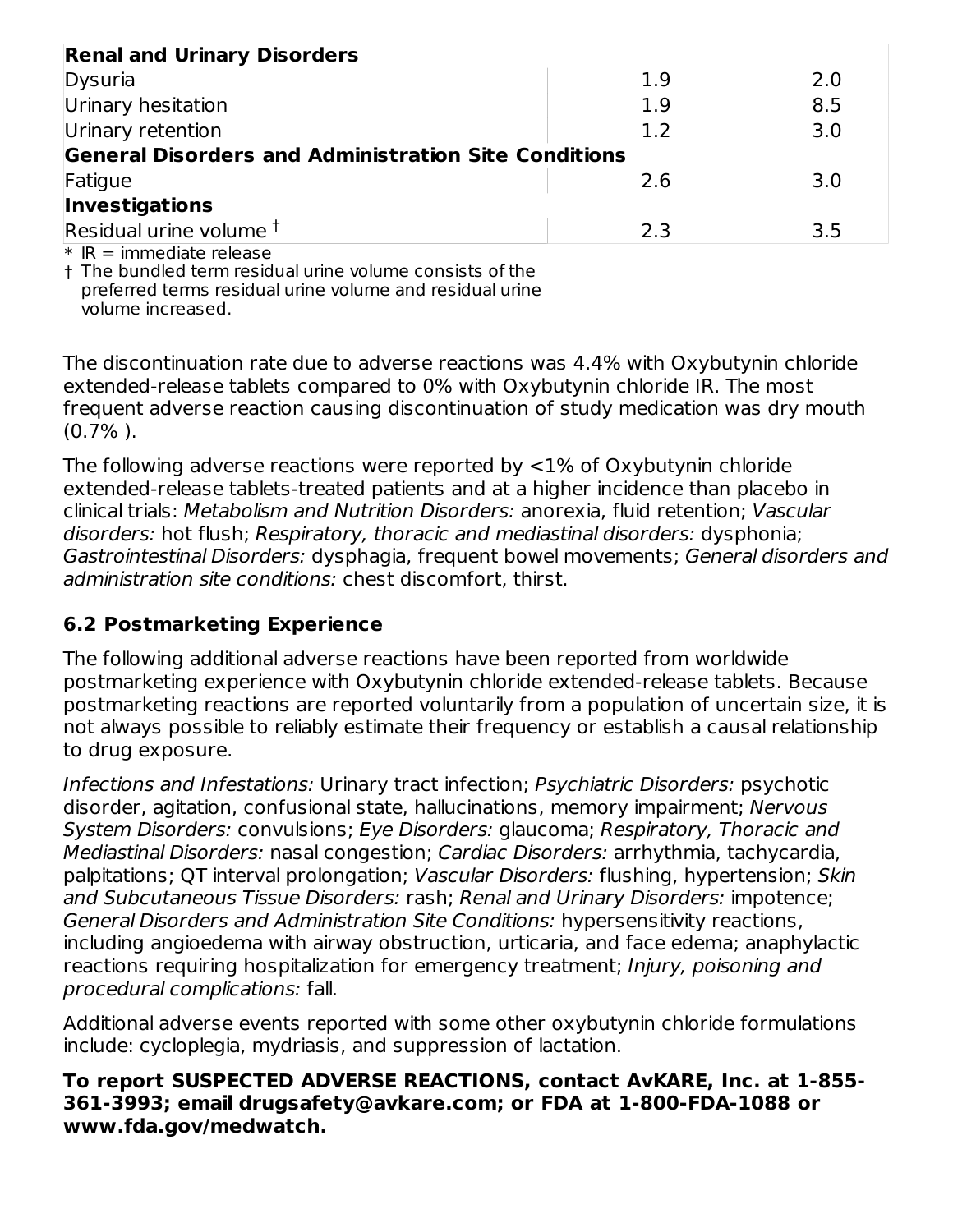### **7 DRUG INTERACTIONS**

The concomitant use of oxybutynin with other anticholinergic drugs or with other agents which produce dry mouth, constipation, somnolence (drowsiness), and/or other anticholinergic-like effects may increase the frequency and/or severity of such effects.

Anticholinergic agents may potentially alter the absorption of some concomitantly administered drugs due to anticholinergic effects on gastrointestinal motility. This may be of concern for drugs with a narrow therapeutic index. Anticholinergic agents may also antagonize the effects of prokinetic agents, such as metoclopramide.

Mean oxybutynin chloride plasma concentrations were approximately 2 fold higher when Oxybutynin chloride extended-release tablets were administered with ketoconazole, a potent CYP3A4 inhibitor. Other inhibitors of the cytochrome P450 3A4 enzyme system, such as antimycotic agents (e.g., itraconazole and miconazole) or macrolide antibiotics (e.g., erythromycin and clarithromycin), may alter oxybutynin mean pharmacokinetic parameters (i.e., C <sub>max</sub> and AUC). The clinical relevance of such potential interactions is not known. Caution should be used when such drugs are coadministered.

### **8 USE IN SPECIFIC POPULATIONS**

#### **8.1 Pregnancy**

Pregnancy Category B. There are no adequate and well-controlled studies using Oxybutynin chloride extended-release tablets in pregnant women. Oxybutynin chloride extended-release tablets should be used during pregnancy only if the potential benefit to the patient outweighs the risk to the patient and fetus. Women who become pregnant during Oxybutynin chloride extended-release tablets treatment are encouraged to contact their physician.

#### Risk Summary

Based on animal data, oxybutynin is predicted to have a low probability of increasing the risk of adverse developmental effects above background risk.

#### Animal Data

Reproduction studies with oxybutynin chloride in the mouse, rat, hamster, and rabbit showed no evidence of impaired fertility or harm to the animal fetus.

### **8.3 Nursing Mothers**

It is not known whether oxybutynin is excreted in human milk. Because many drugs are excreted in human milk, caution should be exercised when Oxybutynin chloride extended-release tablets are administered to a nursing woman.

### **8.4 Pediatric Use**

The safety and efficacy of Oxybutynin chloride extended-release tablets were studied in 60 children in a 24-week, open-label, non-randomized trial. Patients were aged 6–15 years, all had symptoms of detrusor overactivity in association with a neurological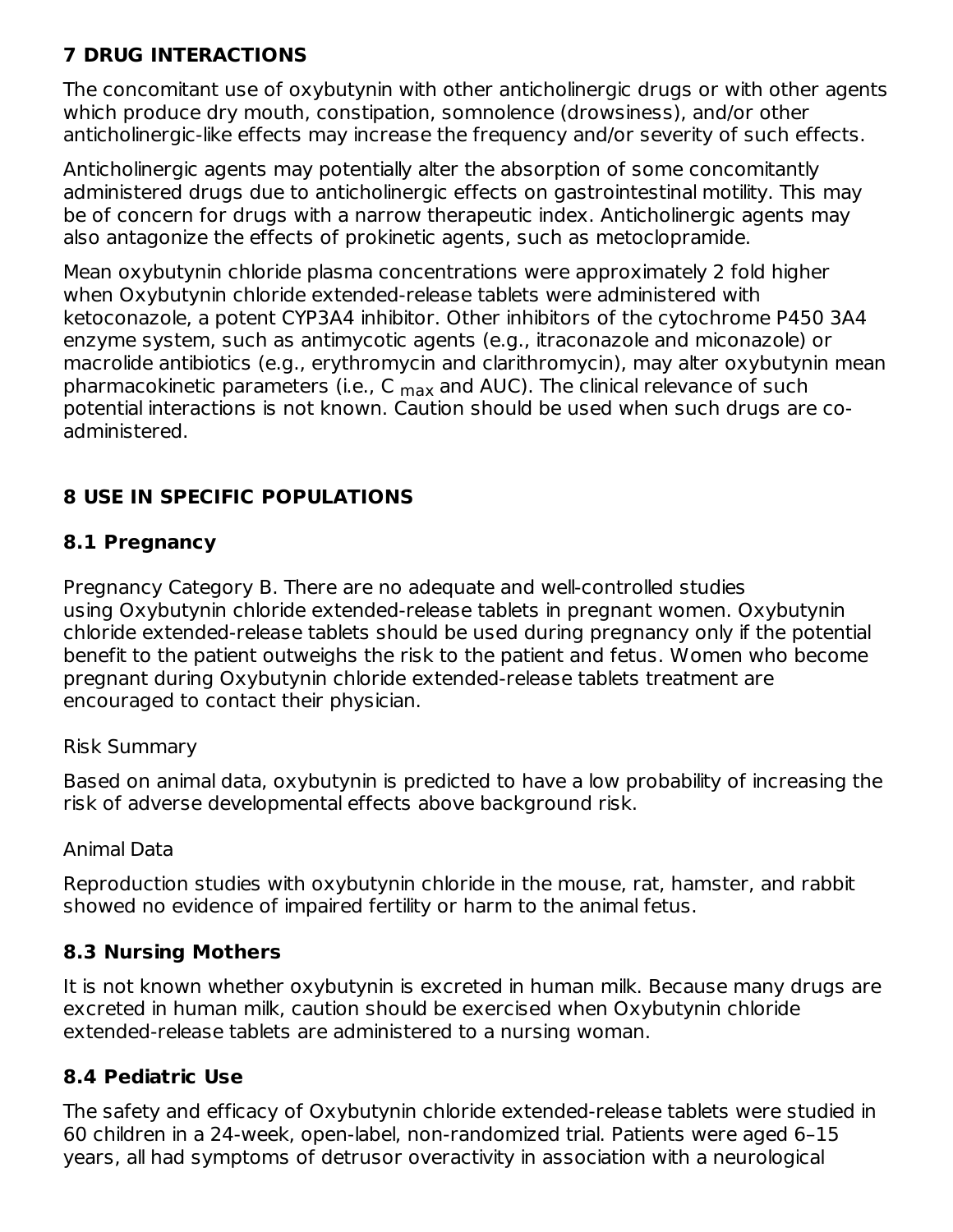condition (e.g., spina bifida), all used clean intermittent catheterization, and all were current users of oxybutynin chloride. Study results demonstrated that administration of Oxybutynin chloride extended-release tablets 5 to 20 mg/day was associated with an increase from baseline in mean urine volume per catheterization from 108 mL to 136 mL, an increase from baseline in mean urine volume after morning awakening from 148 mL to 189 mL, and an increase from baseline in the mean percentage of catheterizations without a leaking episode from 34% to 51%.

Urodynamic results were consistent with clinical results. Administration of Oxybutynin chloride extended-release tablets resulted in an increase from baseline in mean maximum cystometric capacity from 185 mL to 254 mL, a decrease from baseline in mean detrusor pressure at maximum cystometric capacity from 44 cm H  $_{2}$ O to 33 cm H  $_{\rm 2}$ O, and a reduction in the percentage of patients demonstrating uninhibited detrusor contractions (of at least  $15$  cm H  $_2$ O) from 60% to 28%.

The pharmacokinetics of Oxybutynin chloride extended-release tablets in these patients were consistent with those reported for adults [see Clinical Pharmacology (12.3)].

Oxybutynin chloride extended-release tablets are not recommended in pediatric patients who cannot swallow the tablet whole without chewing, dividing, or crushing, or in children under the age of 6.

### **8.5 Geriatric Use**

The rate and severity of anticholinergic effects reported by patients less than 65 years old and those 65 years and older were similar. The pharmacokinetics of Oxybutynin chloride extended-release tablets were similar in all patients studied (up to 78 years of age).

### **8.6 Renal Impairment**

There were no studies conducted with Oxybutynin chloride extended-release tablets in patients with renal impairment.

### **8.7 Hepatic Impairment**

There were no studies conducted with Oxybutynin chloride extended-release tablets in patients with hepatic impairment.

### **10 OVERDOSAGE**

The continuous release of oxybutynin from Oxybutynin chloride extended-release tablets should be considered in the treatment of overdosage. Patients should be monitored for at least 24 hours. Treatment should be symptomatic and supportive. Activated charcoal as well as a cathartic may be administered.

Overdosage with oxybutynin chloride has been associated with anticholinergic effects including central nervous system excitation, flushing, fever, dehydration, cardiac arrhythmia, vomiting, and urinary retention.

Ingestion of 100 mg oxybutynin chloride in association with alcohol has been reported in a 13-year-old boy who experienced memory loss, and a 34-year-old woman who developed stupor, followed by disorientation and agitation on awakening, dilated pupils,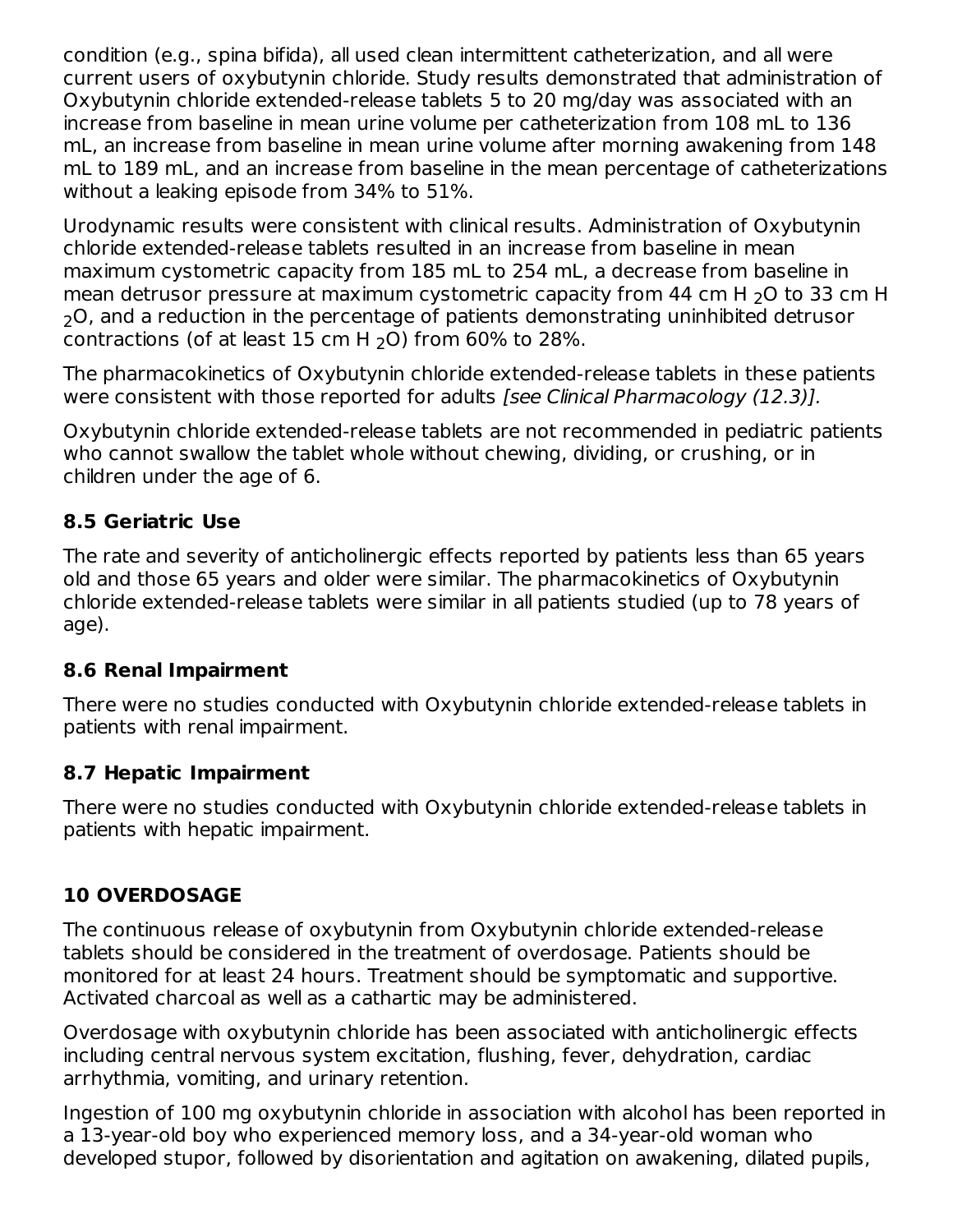dry skin, cardiac arrhythmia, and retention of urine. Both patients fully recovered with symptomatic treatment.

## **11 DESCRIPTION**

Oxybutynin chloride extended-release tablets are an antispasmodic, muscarinic antagonist. Each Oxybutynin chloride extended-release tablets contains 5 mg, 10 mg, or 15 mg of oxybutynin chloride USP, formulated as a once-a-day controlled-release tablet for oral administration. Oxybutynin chloride is administered as a racemate of R- and Senantiomers.

Chemically, oxybutynin chloride is d,l (racemic) 4-diethylamino-2-butynyl phenylcyclohexylglycolate hydrochloride. The empirical formula of oxybutynin chloride is C  $_{22}$ H  $_{31}$ NO  $_{3}$ •HCl.

Its structural formula is:



Oxybutynin chloride is a white crystalline solid with a molecular weight of 393.9. It is readily soluble in water and acids, but relatively insoluble in alkalis.

Oxybutynin chloride extended-release tablets also contain the following inert ingredients: lactose, mannitol, dextrose, tartaric acid, colloidal silicon dioxide, magnesium stearate, cellulose acetate, polyethylene glycol, titanium dioxide, triacetin, black iron oxide, propylene glycol, hypromellose.

System Components and Performance

Oxybutynin chloride extended-release tablets uses osmotic pressure to deliver oxybutynin chloride at a controlled rate over approximately 24 hours. The system, which resembles a conventional tablet in appearance, comprises an osmotically active core surrounded by a semipermeable membrane. The unitary tablet core is composed of the drug and excipients (including the osmotically active components). There is a precision-laser drilled orifice in the semipermeable membrane on the side of the tablet. In an aqueous environment, such as the gastrointestinal tract, water permeates through the membrane into the tablet core, causing the drug to go into suspension and the osmotic components to expand. This expansion pushes the drug out through the orifice. The semipermeable membrane controls the rate at which water permeates into the tablet core, which in turn controls the rate of drug delivery. The controlled rate of drug delivery into the gastrointestinal lumen is thus independent of pH or gastrointestinal motility. The function of Oxybutynin chloride extended-release tablets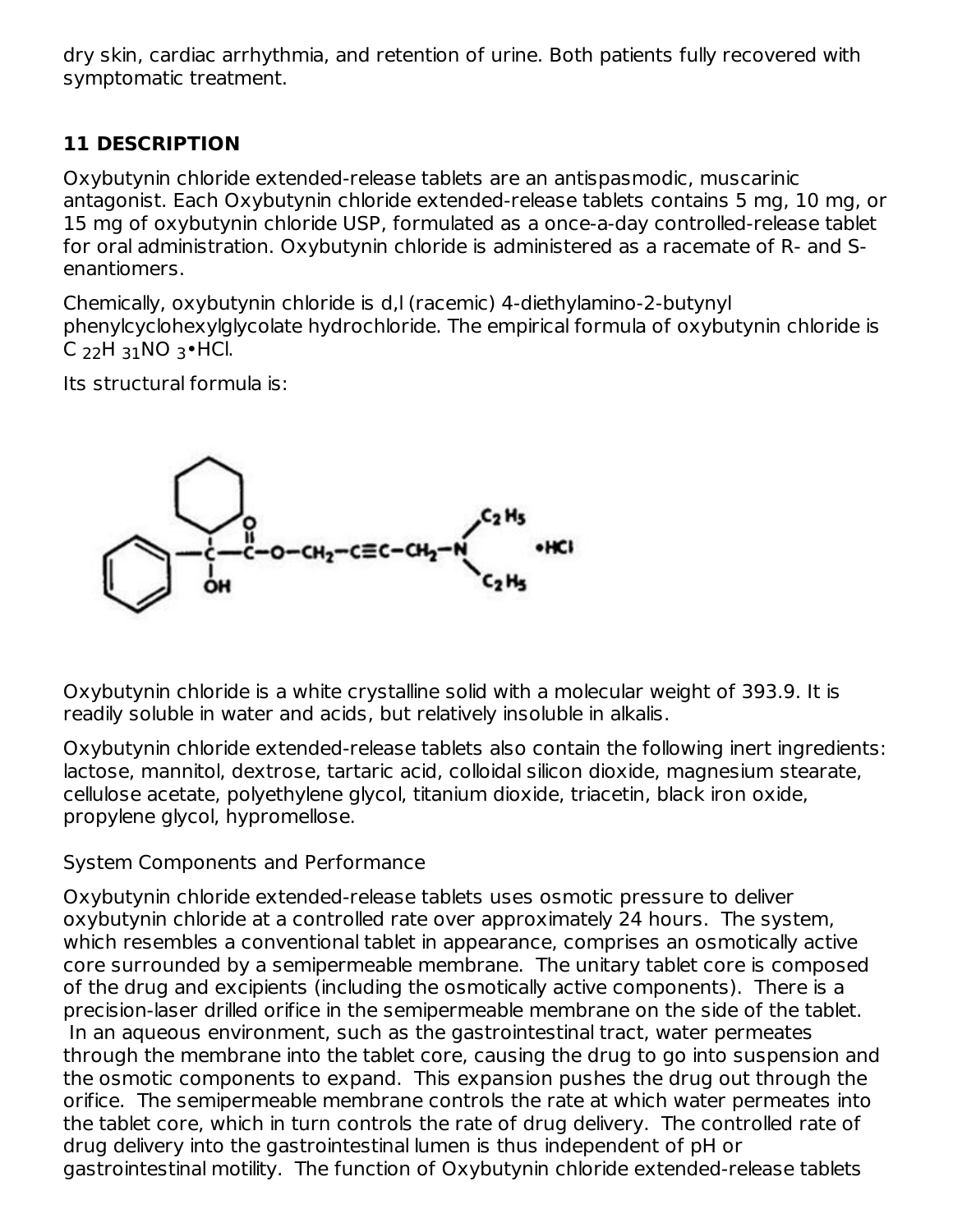depends on the existence of an osmotic gradient between the contents of the core and the fluid in the gastrointestinal tract. Since the osmotic gradient remains constant, drug delivery remains essentially constant. The biologically inert components of the tablet remain intact during gastrointestinal transit and are eliminated in the feces as an insoluble shell.

USP Drug Release Test 3.

## **12 CLINICAL PHARMACOLOGY**

#### **12.1 Mechanism of Action**

Oxybutynin relaxes bladder smooth muscle. Oxybutynin chloride exerts a direct antispasmodic effect on smooth muscle and inhibits the muscarinic action of acetylcholine on smooth muscle. No blocking effects occur at skeletal neuromuscular junctions or autonomic ganglia (antinicotinic effects).

Antimuscarinic activity resides predominantly in the R-isomer. A metabolite, desethyloxybutynin, has pharmacological activity similar to that of oxybutynin in *in vitro* studies.

#### **12.2 Pharmacodynamics**

In patients with conditions characterized by involuntary bladder contractions, cystometric studies have demonstrated that oxybutynin increases bladder (vesical) capacity, diminishes the frequency of uninhibited contractions of the detrusor muscle, and delays the initial desire to void.

#### **12.3 Pharmacokinetics**

#### Absorption

Following the first dose of Oxybutynin chloride extended-release tablets, oxybutynin plasma concentrations rise for 4 to 6 hours; thereafter steady concentrations are maintained for up to 24 hours, minimizing fluctuations between peak and trough concentrations associated with oxybutynin.

The relative bioavailabilities of R- and S-oxybutynin from Oxybutynin chloride extendedrelease tablets are 156% and 187%, respectively, compared with oxybutynin. The mean pharmacokinetic parameters for R- and S-oxybutynin are summarized in Table 2. The plasma concentration-time profiles for R- and S-oxybutynin are similar in shape; Figure 1 shows the profile for R-oxybutynin.

#### **Table 2: Mean (SD) R- and S-Oxybutynin Pharmacokinetic Parameters Following a Single Dose of Oxybutynin chloride extendedrelease tablets 10 mg (n=43)**

| Parameters (units) R-Oxybutynin S-Oxybutynin |                    |                  |  |
|----------------------------------------------|--------------------|------------------|--|
| $ C_{\text{max}}(ng/mL) $                    | $1.0 \quad (0.6)$  | $ 1.8 \t(1.0) $  |  |
| $\vert$ T <sub>max</sub> (h)                 | $12.7$ $(5.4)$     | $ 11.8 \t(5.3) $ |  |
| $ t_{1/2}(h) $                               | $13.2 \quad (6.2)$ | $ 12.4 \t(6.1) $ |  |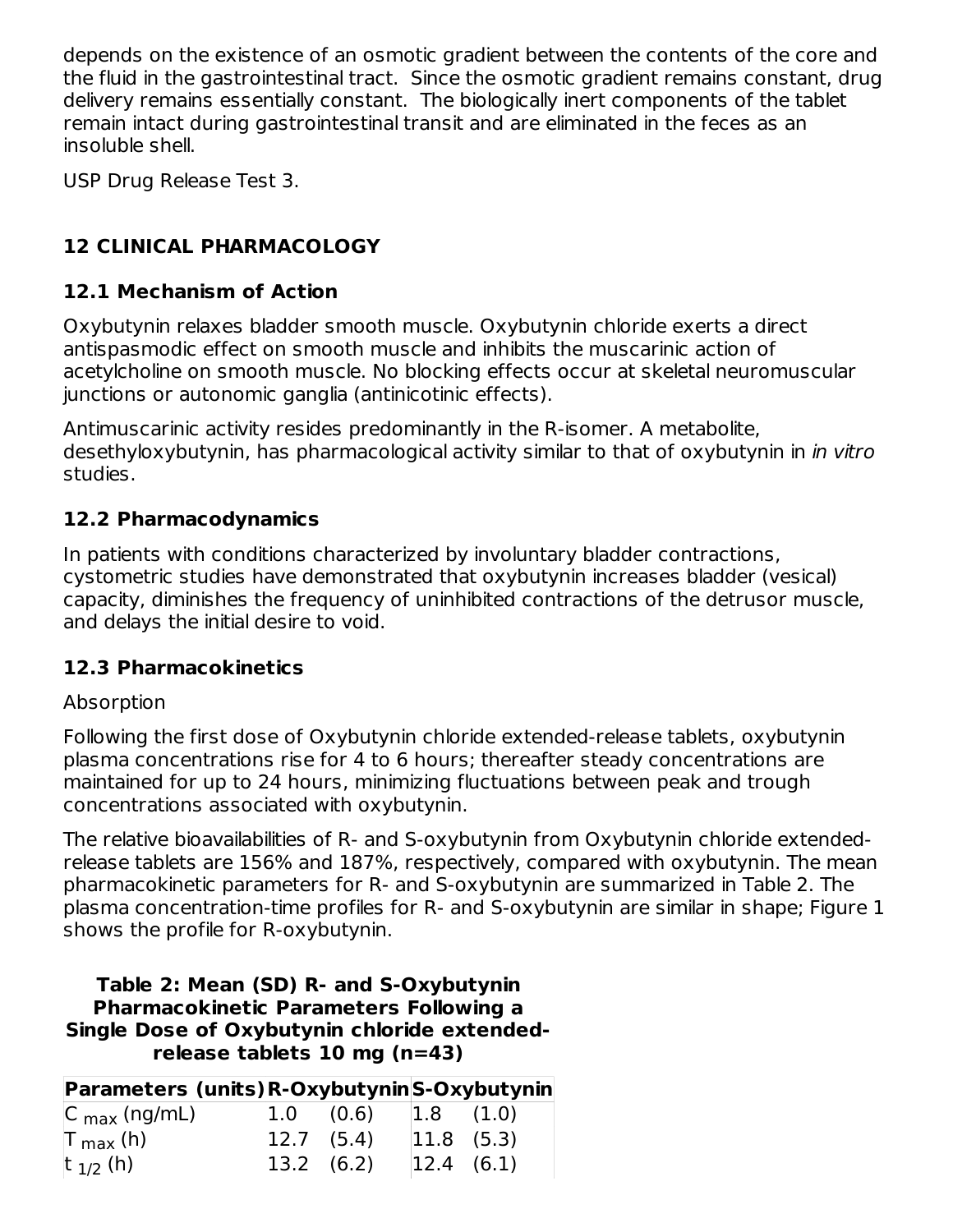| $AUC_{(0-48)}$ (ng • h/mL) 18.4 (10.3) 34.2 (16.9)    |                         |  |
|-------------------------------------------------------|-------------------------|--|
| $\overline{\mathsf{AUC}}$ $_{\mathsf{inf}}$ (ng•h/mL) | 21.3 (12.2) 39.5 (21.2) |  |

**Figure 1: Mean R-oxybutynin plasma concentrations following a single dose of Oxybutynin chloride extended-release tablets 10 mg and oxybutynin 5 mg administered every 8 hours (n=23 for each treatment).**



Steady state oxybutynin plasma concentrations are achieved by Day 3 of repeated Oxybutynin chloride extended-release tablets dosing, with no observed drug accumulation or change in oxybutynin and desethyloxybutynin pharmacokinetic parameters.

Oxybutynin chloride extended-release tablets steady state pharmacokinetics were studied in 19 children aged 5–15 years with detrusor overactivity associated with a neurological condition (e.g., spina bifida). The children were on Oxybutynin chloride extended-release tablets total daily dose ranging from 5 to 20 mg (0.10 to 0.77 mg/kg). Sparse sampling technique was used to obtain serum samples. When all available data are normalized to an equivalent of 5 mg per day of Oxybutynin chloride extendedrelease tablets, the mean pharmacokinetic parameters derived for R- and S-oxybutynin and R- and S-desethyloxybutynin are summarized in Table 3. The plasma-time concentration profiles for R- and S-oxybutynin are similar in shape; Figure 2 shows the profile for R-oxybutynin when all available data are normalized to an equivalent of 5 mg per day.

**Table 3: Mean ± SD R- and S-Oxybutynin and R- and S-Desethyloxybutynin Pharmacokinetic Parameters in Children Aged 5–15 Following Administration of 5 to 20 mg Oxybutynin chloride extended-release tablets Once Daily (n=19), All Available Data Normalized to an Equivalent of Oxybutynin chloride extended-release tablets 5 mg Once Daily**

|                                 | R-            |               | R-                                                          |                 |
|---------------------------------|---------------|---------------|-------------------------------------------------------------|-----------------|
|                                 |               |               | Oxybutynin Oxybutynin Desethyloxybutynin Desethyloxybutynin |                 |
| C <sub>max</sub><br>(ng/mL)     | $0.7 \pm 0.4$ | $1.3 \pm 0.8$ | $7.8 \pm 3.7$                                               | $ 4.2 \pm 2.3 $ |
| $T_{max}$ (h)<br>$\overline{M}$ | 5.0           | 5.0           | 5.0                                                         | 5.0             |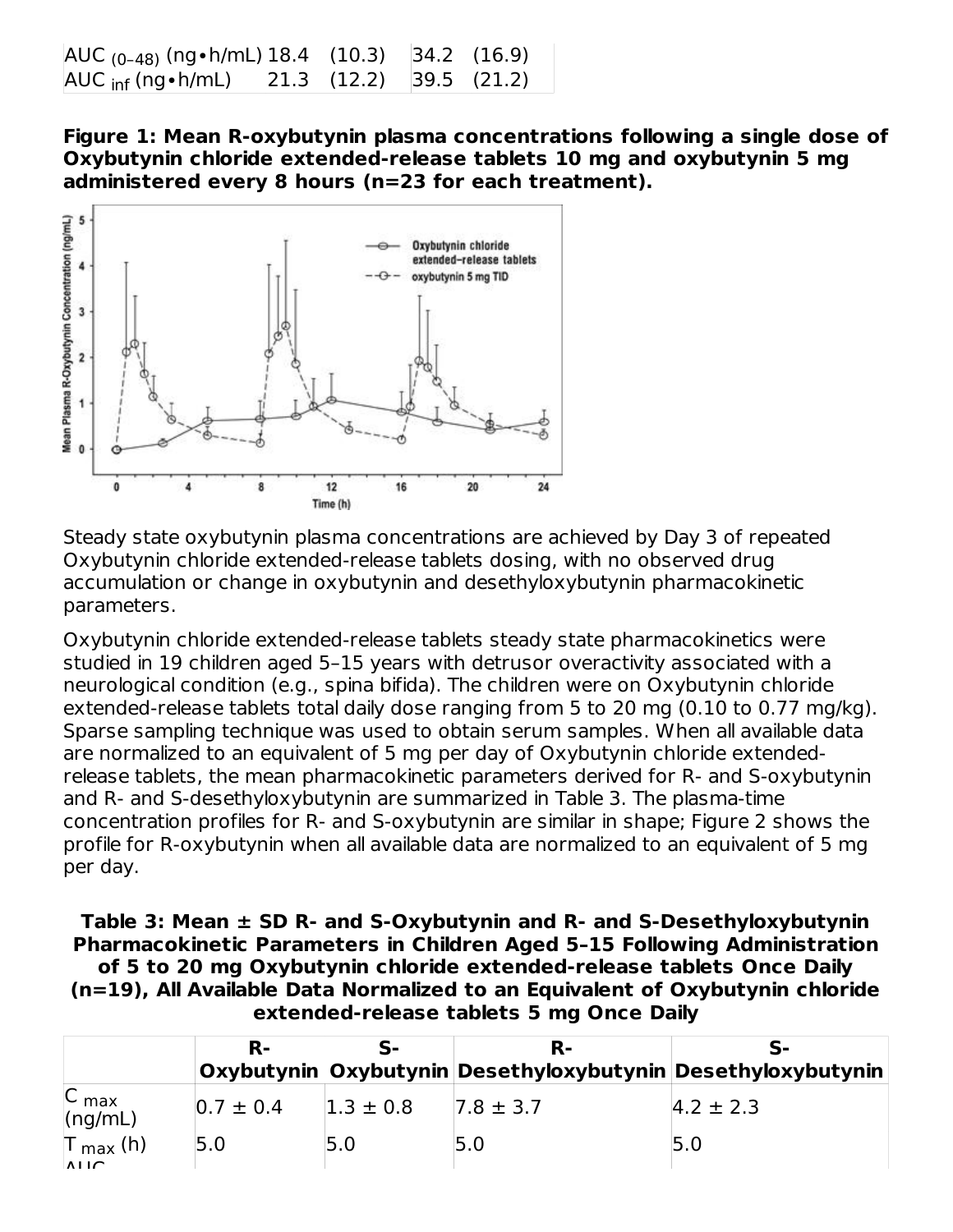**Figure 2: Mean steady state (± SD) R-oxybutynin plasma concentrations following administration of 5 to 20 mg Oxybutynin chloride extended-release tablets once daily in children aged 5–15. Plot represents all available data normalized to an equivalent of Oxybutynin chloride extended-release tablets 5 mg once daily.**



#### Food Effects

The rate and extent of absorption and metabolism of oxybutynin are similar under fed and fasted conditions.

#### **Distribution**

Oxybutynin is widely distributed in body tissues following systemic absorption. The volume of distribution is 193 L after intravenous administration of 5 mg oxybutynin chloride. Both enantiomers of oxybutynin are highly bound (>99%) to plasma proteins. Both enantiomers of N-desethyloxybutynin are also highly bound (>97%) to plasma proteins. The major binding protein is alpha-1 acid glycoprotein.

#### Metabolism

Oxybutynin is metabolized primarily by the cytochrome P450 enzyme systems, particularly CYP3A4 found mostly in the liver and gut wall. Its metabolic products include phenylcyclohexylglycolic acid, which is pharmacologically inactive, and desethyloxybutynin, which is pharmacologically active. Following Oxybutynin chloride extended-release tablets administration, plasma concentrations of R- and Sdesethyloxybutynin are 73% and 92%, respectively, of concentrations observed with oxybutynin.

#### Excretion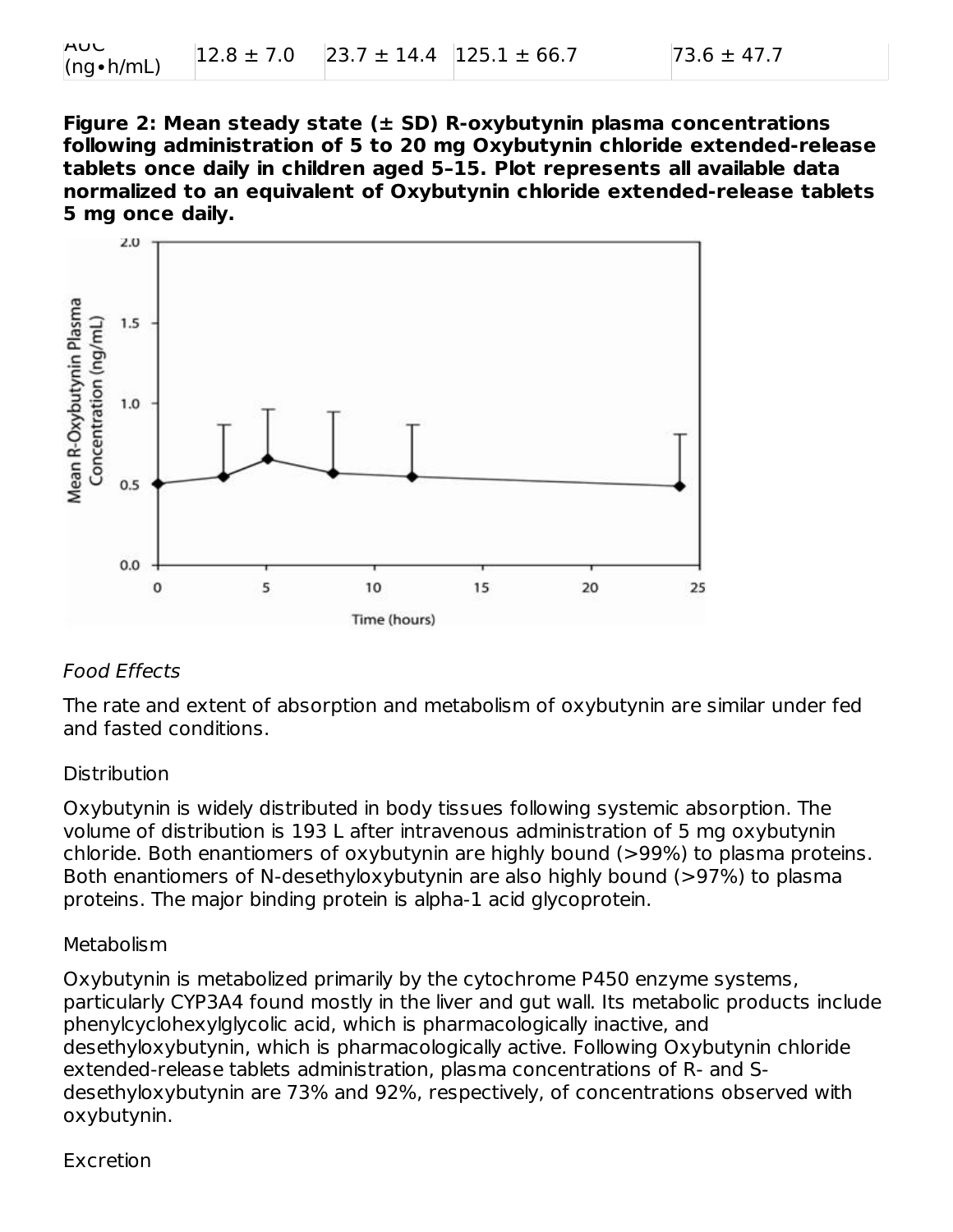Oxybutynin is extensively metabolized by the liver, with less than 0.1% of the administered dose excreted unchanged in the urine. Also, less than 0.1% of the administered dose is excreted as the metabolite desethyloxybutynin.

### Dose Proportionality

Pharmacokinetic parameters of oxybutynin and desethyloxybutynin (C <sub>max</sub> and AUC) following administration of 5–20 mg of Oxybutynin chloride extended-release tablets are dose proportional.

Use in Specific Populations

### Pediatric

The pharmacokinetics of Oxybutynin chloride extended-release tablets were evaluated in 19 children aged 5–15 years with detrusor overactivity associated with a neurological condition (e.g., spina bifida). The pharmacokinetics of Oxybutynin chloride extendedrelease tablets in these pediatric patients were consistent with those reported for adults (see Tables 2 and 3, and Figures 1 and 2 above).

#### Gender

There are no significant differences in the pharmacokinetics of oxybutynin in healthy male and female volunteers following administration of Oxybutynin chloride extendedrelease tablets.

#### Race

Available data suggest that there are no significant differences in the pharmacokinetics of oxybutynin based on race in healthy volunteers following administration of Oxybutynin chloride extended-release tablets.

## **13 NONCLINICAL TOXICOLOGY**

### **13.1 Carcinogenesis, Mutagenesis, Impairment of Fertility**

A 24-month study in rats at dosages of oxybutynin chloride of 20, 80, and 160 mg/kg/day showed no evidence of carcinogenicity. These doses are approximately 6, 25, and 50 times the maximum human exposure, based on a human equivalent dose taking into account normalization of body surface area.

Oxybutynin chloride showed no increase of mutagenic activity when tested in Schizosaccharomyces pompholiciformis, Saccharomyces cerevisiae, and Salmonella typhimurium test systems.

Reproduction studies with oxybutynin chloride in the mouse, rat, hamster, and rabbit showed no evidence of impaired fertility.

### **14 CLINICAL STUDIES**

Oxybutynin chloride extended-release tablets were evaluated for the treatment of patients with overactive bladder with symptoms of urge urinary incontinence, urgency,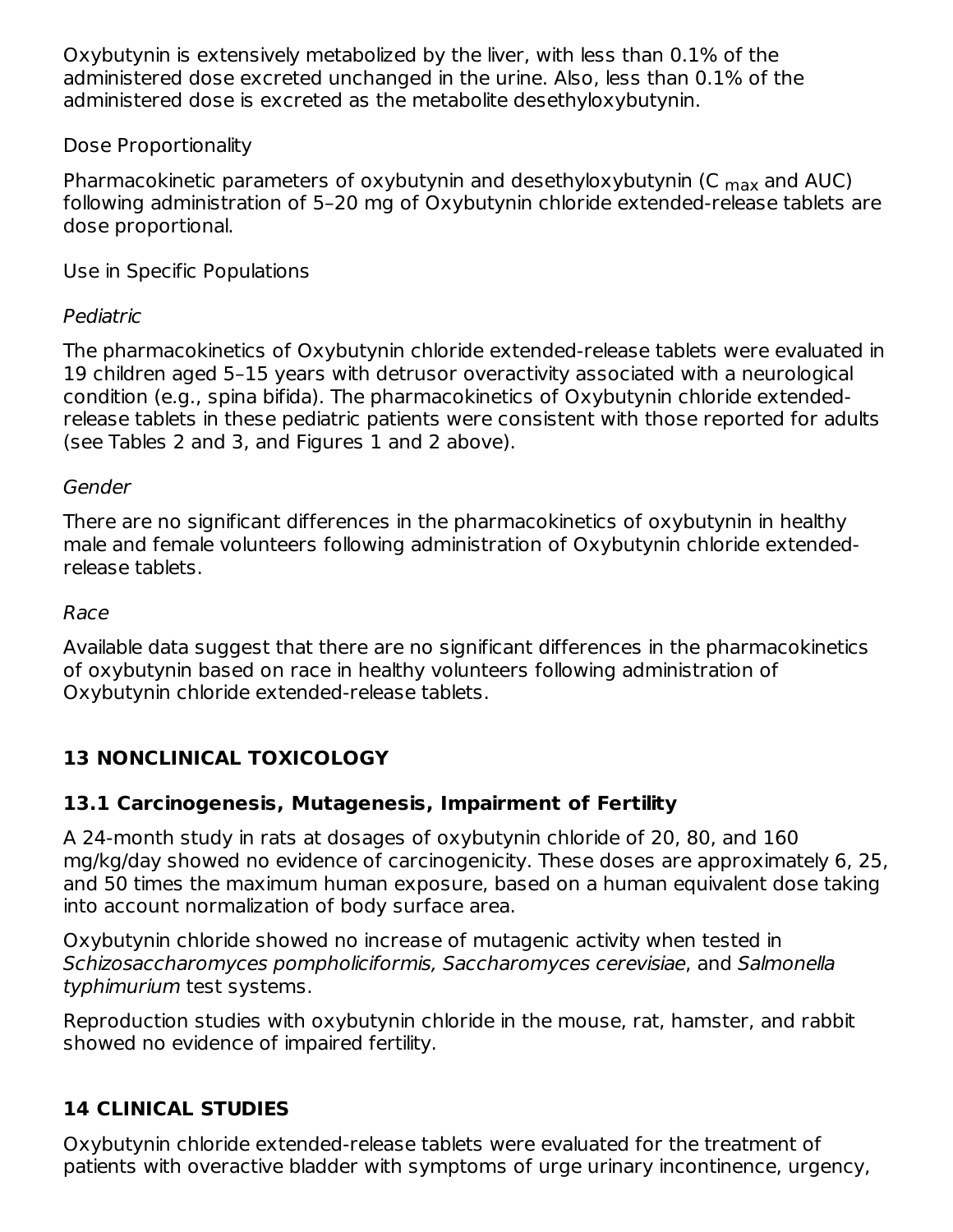and frequency in three controlled efficacy studies. The majority of patients were Caucasian (89.0%) and female (91.9%) with a mean age of 59 years (range, 18 to 98 years). Entry criteria required that patients have urge or mixed incontinence (with a predominance of urge) as evidenced by  $\geq 6$  urge incontinence episodes per week and  $\geq$ 10 micturitions per day. Study 1 was a fixed-dose escalation design, whereas the other two studies used a dose-adjustment design in which each patient's final dose was adjusted to a balance between improvement of incontinence symptoms and tolerability of side effects. All three studies included patients known to be responsive to oxybutynin or other anticholinergic medications, and these patients were maintained on a final dose for up to 2 weeks.

The efficacy results for the three controlled trials are presented in the following tables and figures.

| Study 1                                                 |    | Oxybutynin chloride<br>extended-release<br>n Placebo<br>n<br>tablets |     |                 |
|---------------------------------------------------------|----|----------------------------------------------------------------------|-----|-----------------|
| Mean Baseline                                           | 34 | 15.9                                                                 | 16. | 20.9            |
| Mean (SD) Change from Baseline <sup>*</sup>             | 34 | $-15.8(8.9)$                                                         | 16  | $-7.6$<br>(8.6) |
| 95% Confidence Interval for Difference                  |    | $(-13.6, -2.8)$ <sup>†</sup>                                         |     |                 |
| (Oxybutynin chloride extended-release tablets- Placebo) |    |                                                                      |     |                 |

#### **Number of Urge Urinary Incontinence Episodes Per Week**

 $\ast$  Covariate adjusted mean with missing observations set to baseline values

† The difference between Oxybutynin chloride extended-release tabletsand placebo was statistically significant.



| Study 2                                                    | n  | Oxybutynin chloride<br>extended-release tablets |    | n oxybutynin      |
|------------------------------------------------------------|----|-------------------------------------------------|----|-------------------|
| Mean Baseline                                              | 53 | 27.6                                            | 52 | 23.0              |
| Mean (SD) Change from Baseline *                           | 53 | $-17.6(11.9)$                                   |    | $52 - 19.4(11.9)$ |
| 95% Confidence Interval for Difference                     |    | $(-2.8, 6.5)$                                   |    |                   |
| (Oxybutynin chloride extended-release tablets- oxybutynin) |    |                                                 |    |                   |
| ski Osmanlada saaliitada oli saasin tullula malaalinn      |    |                                                 |    |                   |

\* Covariate adjusted mean with missing observations set to baseline values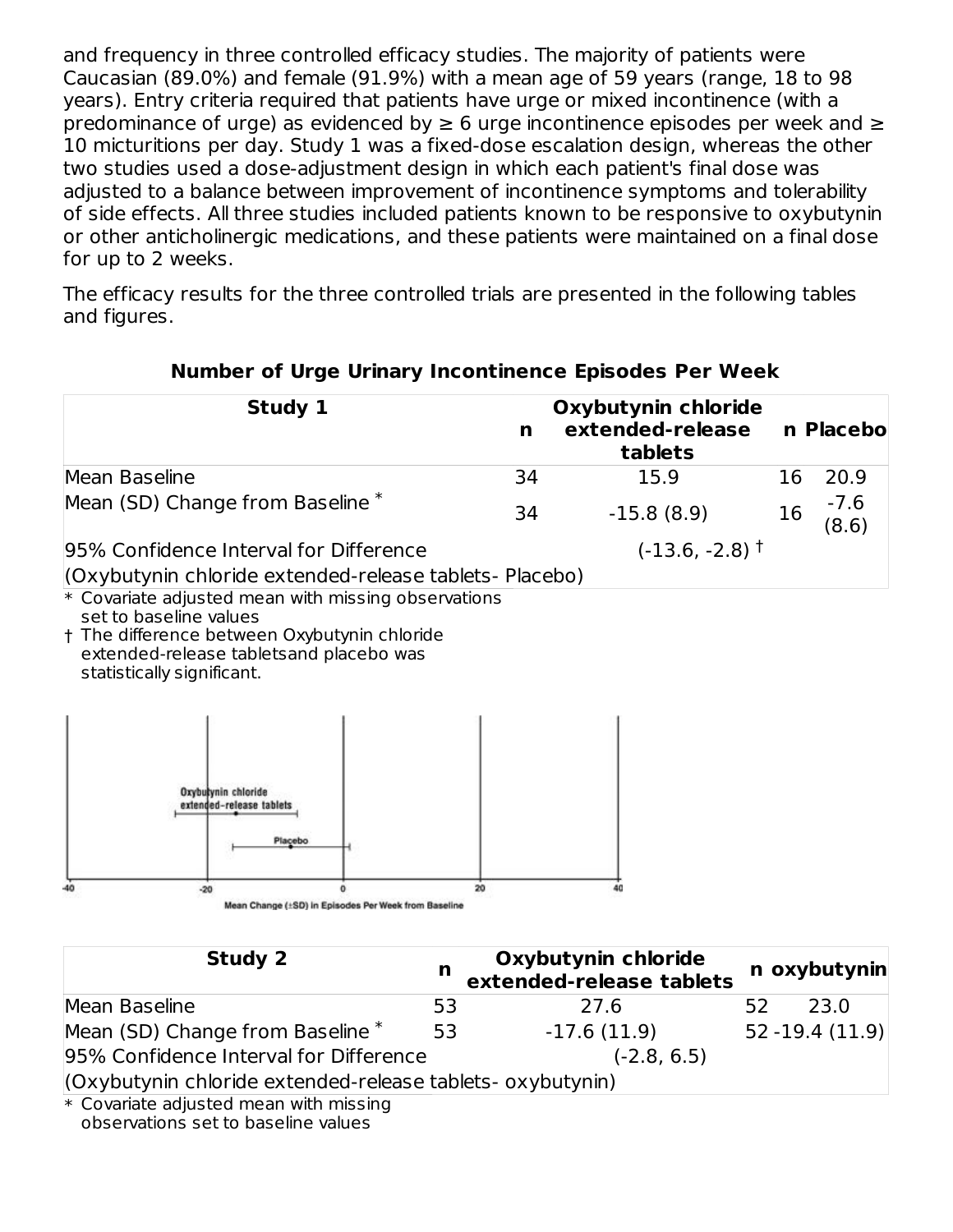

| Study 3                                                    | n   | Oxybutynin<br>chloride<br>extended-release<br>tablets |     | n oxybutynin    |
|------------------------------------------------------------|-----|-------------------------------------------------------|-----|-----------------|
| Mean Baseline                                              | 111 | 18.9                                                  | 115 | 19.5            |
| Mean (SD) Change from Baseline <sup>*</sup>                | 111 | $-14.5(8.7)$                                          |     | 115 -13.8 (8.6) |
| 95% Confidence Interval for Difference                     |     | $(-3.0, 1.6)$ <sup>+</sup>                            |     |                 |
| (Oxybutynin chloride extended-release tablets- oxybutynin) |     |                                                       |     |                 |

- \* Covariate adjusted mean with missing observations set to baseline values
- † The difference between Oxybutynin chloride extended-release tabletsand oxybutynin fulfilled the criteria for comparable efficacy.



### **16 HOW SUPPLIED/STORAGE AND HANDLING**

Oxybutynin chloride extended-release tablets 5 mg are round, biconvex, white coated tablets imprinted in black ink with "270" on one side and "KU" on the other side.

They are supplied as follows:

NDC 50268-627-15 (10 Tablets per card, 5 cards per carton)

Oxybutynin chloride extended-release tablets 10 mg are round, biconvex, white coated tablets imprinted in black ink with "271" on one side and "KU" on the other side.

They are supplied as follows:

NDC 50268-628-15 (10 Tablets per card, 5 cards per carton)

Oxybutynin chloride extended-release tablets 15 mg are round, biconvex, white coated tablets imprinted in black ink with "272" on one side and "KU" on the other side.

They are supplied as follows: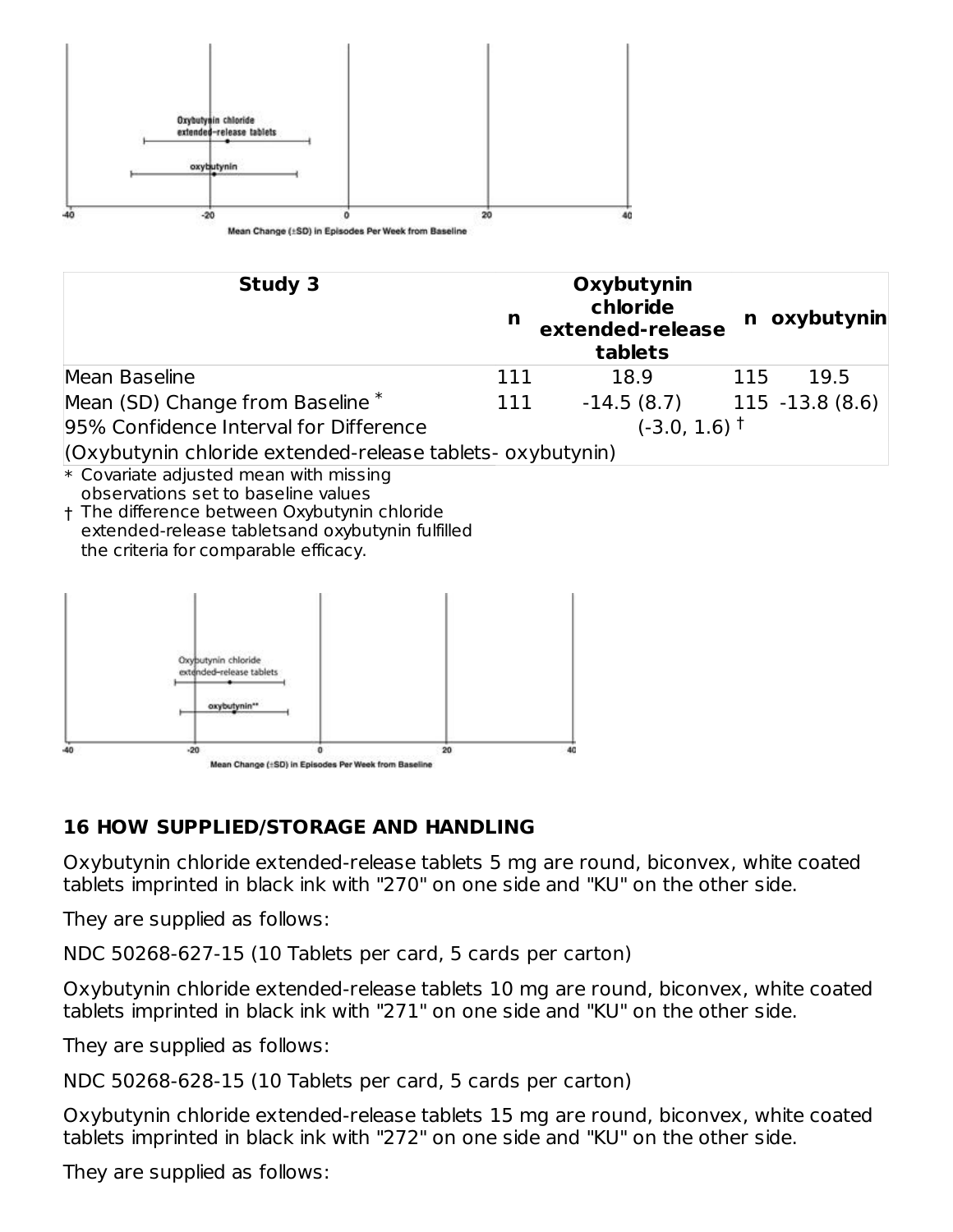NDC 50268-629-13 (10 Tablets per card, 3 cards per carton)

Dispensed in Unit Dose package. For Institutional Use Only.

## **16.1 Storage**

Store at 25°C (77°F); excursions permitted to 15–30°C (59–86°F) [see USP Controlled Room Temperature]. Protect from moisture and humidity.

## **17 PATIENT COUNSELING INFORMATION**

- Patients should be informed that oxybutynin may produce angioedema that could result in life threatening airway obstruction. Patients should be advised to promptly discontinue oxybutynin therapy and seek immediate medical attention if they experience swelling of the tongue, edema of the laryngopharynx, or difficulty breathing.
- Patients should be informed that anticholinergic (antimuscarinic) agents such as Oxybutynin chloride extended-release tablets, may produce clinically significant adverse reactions related to anticholinergic activity such as:
	- Urinary retention and constipation
	- Heat prostration due to decreased sweating. Heat prostration can occur when anticholinergic medicines are administered in the presence of high environmental temperature.
- Patients should be informed that anticholinergic medicines such as Oxybutynin chloride extended-release tablets may produce drowsiness (somnolence), dizziness or blurred vision. Patients should be advised to exercise caution in decisions to engage in potentially dangerous activities until Oxybutynin chloride extended-release tablets effects have been determined.
- Patients should be informed that alcohol may enhance the drowsiness caused by anticholinergic agents such as Oxybutynin chloride extended-release tablets.
- Patients should be informed that Oxybutynin chloride extended-release tablets should be swallowed whole with the aid of liquids. Patients should not chew, divide, or crush tablets. The medication is contained within a nonabsorbable shell designed to release the drug at a controlled rate. The tablet shell is eliminated from the body; patients should not be concerned if they occasionally notice in their stool something that looks like a tablet.
- Oxybutynin chloride extended-release tablets should be taken at approximately the same time each day.

For more information call 1-855-361-3993.

Manufactured for: AvKARE, Inc. Pulaski, TN 38478 Mfg. Rev. 10/16 AV Rev. 11/18 (P) AvPAK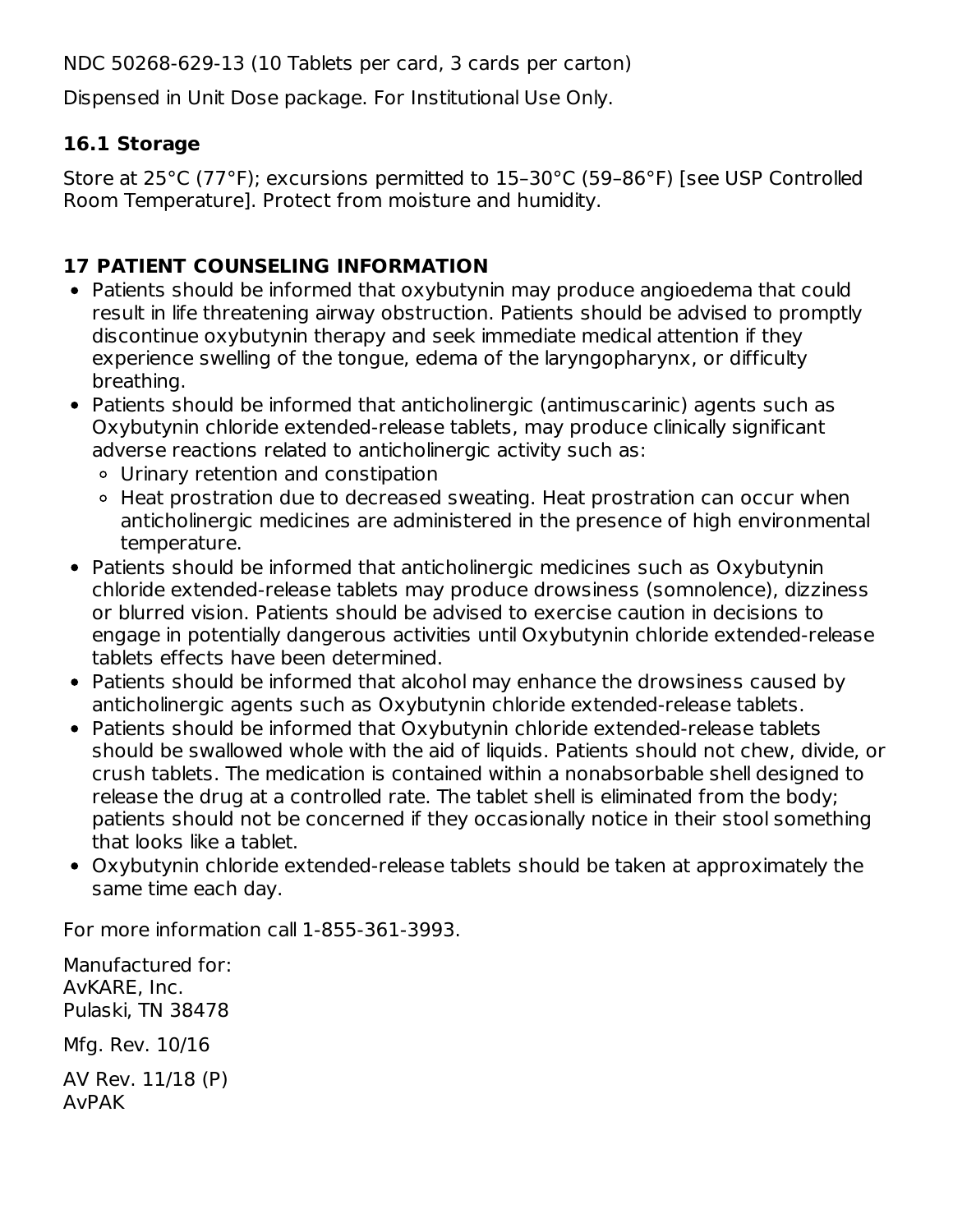NDC 50268-627-15 Oxybutynin Chloride<br>Extended-Release **Tablets USP**  $5<sub>mg</sub>$ Rx Only 50 Tablets (5 X 10) Unit Dose 5026862715 NDC 50268-627-15 Oxybutynin Chloride<br>Extended-Release **Tablets USP**  $5<sub>mg</sub>$ Rx Only 50 Tablets (5 X 10) Unit Dose 5026862715 Each tablet contains 5 mg oxybutynin chloride in an<br>extended-release formulation. Usual Dosage: Once daily. See package insert for dosage information. Store at 25°C (77°F); excursions permitted to 15°-30°C<br>(59°-66°F) [see USP Controlled Room Temperature].

Protect from moisture and humidity. Keep this and all medication out of the reach of children.

Manufactured for:<br>AvKARE, Inc.<br>Pulaski, TN 38478

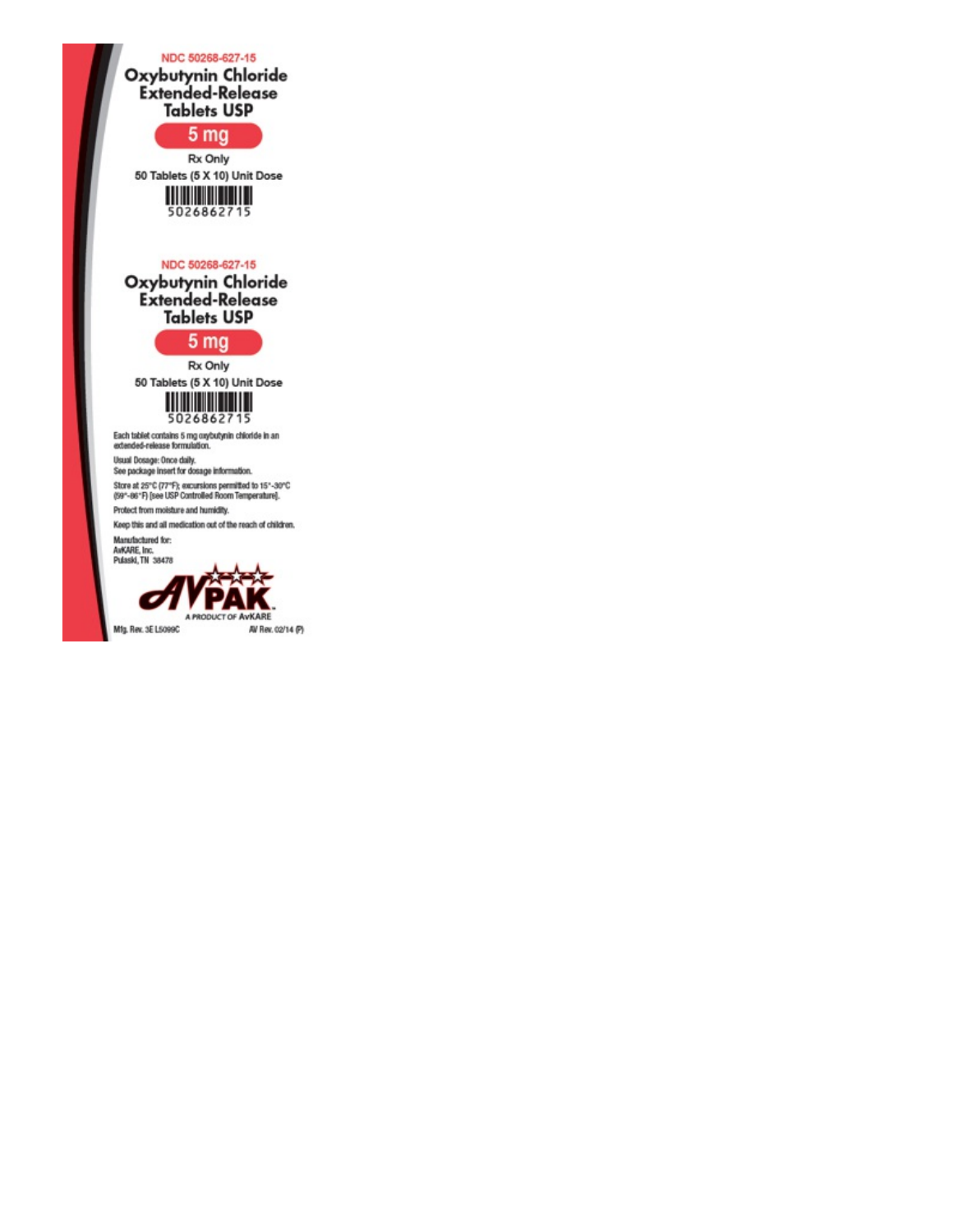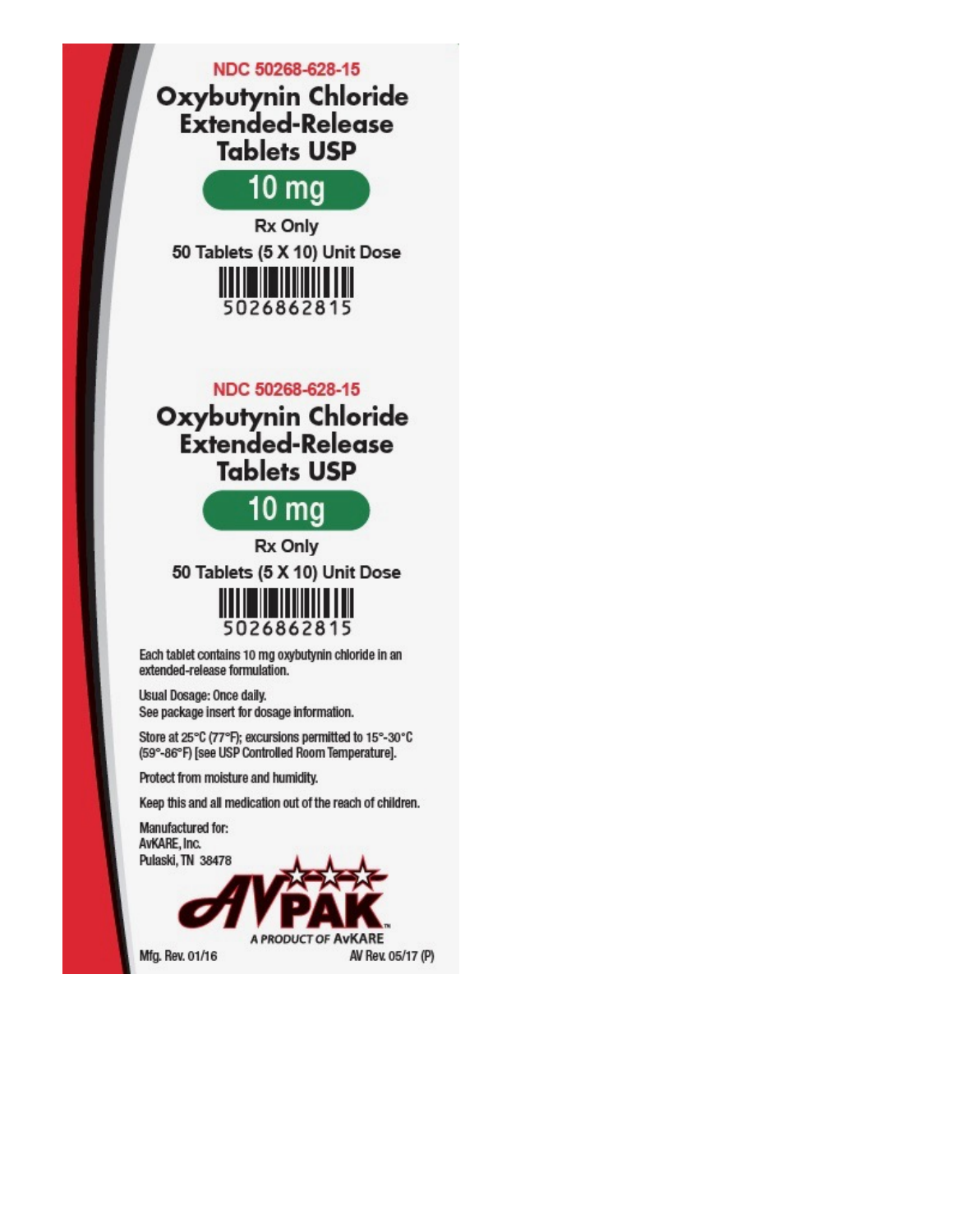

## **OXYBUTYNIN CHLORIDE EXTENDED RELEASE**

oxybutynin chloride tablet, extended release

| <b>Product Information</b>                                            |                                          |                                      |  |                            |                          |                                   |
|-----------------------------------------------------------------------|------------------------------------------|--------------------------------------|--|----------------------------|--------------------------|-----------------------------------|
| <b>Product Type</b>                                                   | <b>HUMAN PRESCRIPTION</b><br><b>DRUG</b> | <b>Item Code</b><br>270)<br>(Source) |  |                            | NDC:50268-627(NDC:62175- |                                   |
| <b>Route of Administration</b>                                        | ORAI                                     |                                      |  |                            |                          |                                   |
|                                                                       |                                          |                                      |  |                            |                          |                                   |
| <b>Active Ingredient/Active Moiety</b>                                |                                          |                                      |  |                            |                          |                                   |
|                                                                       | <b>Ingredient Name</b>                   |                                      |  |                            |                          | <b>Basis of Strength Strength</b> |
| OXYBUTYNIN CHLORIDE (UNII: L9F3D9RENQ) (OXYBUTYNIN - UNII:K9P6MC7092) |                                          |                                      |  | OXYBUTYNIN CHLORIDE   5 mg |                          |                                   |
|                                                                       |                                          |                                      |  |                            |                          |                                   |
| <b>Inactive Ingredients</b>                                           |                                          |                                      |  |                            |                          |                                   |
|                                                                       | <b>Ingredient Name</b>                   |                                      |  |                            |                          | <b>Strength</b>                   |
| <b>ANHYDROUS LACTOSE (UNII: 3SY5LH9PMK)</b>                           |                                          |                                      |  |                            |                          |                                   |
| LACTOSE MONOHYDRATE (UNII: EWQ57Q8I5X)                                |                                          |                                      |  |                            |                          |                                   |
| <b>MANNITOL (UNII: 30WL53L36A)</b>                                    |                                          |                                      |  |                            |                          |                                   |
| <b>ANHYDROUS DEXTROSE (UNII: 5SL0G7R0OK)</b>                          |                                          |                                      |  |                            |                          |                                   |
| <b>TARTARIC ACID (UNII: W48881119H)</b>                               |                                          |                                      |  |                            |                          |                                   |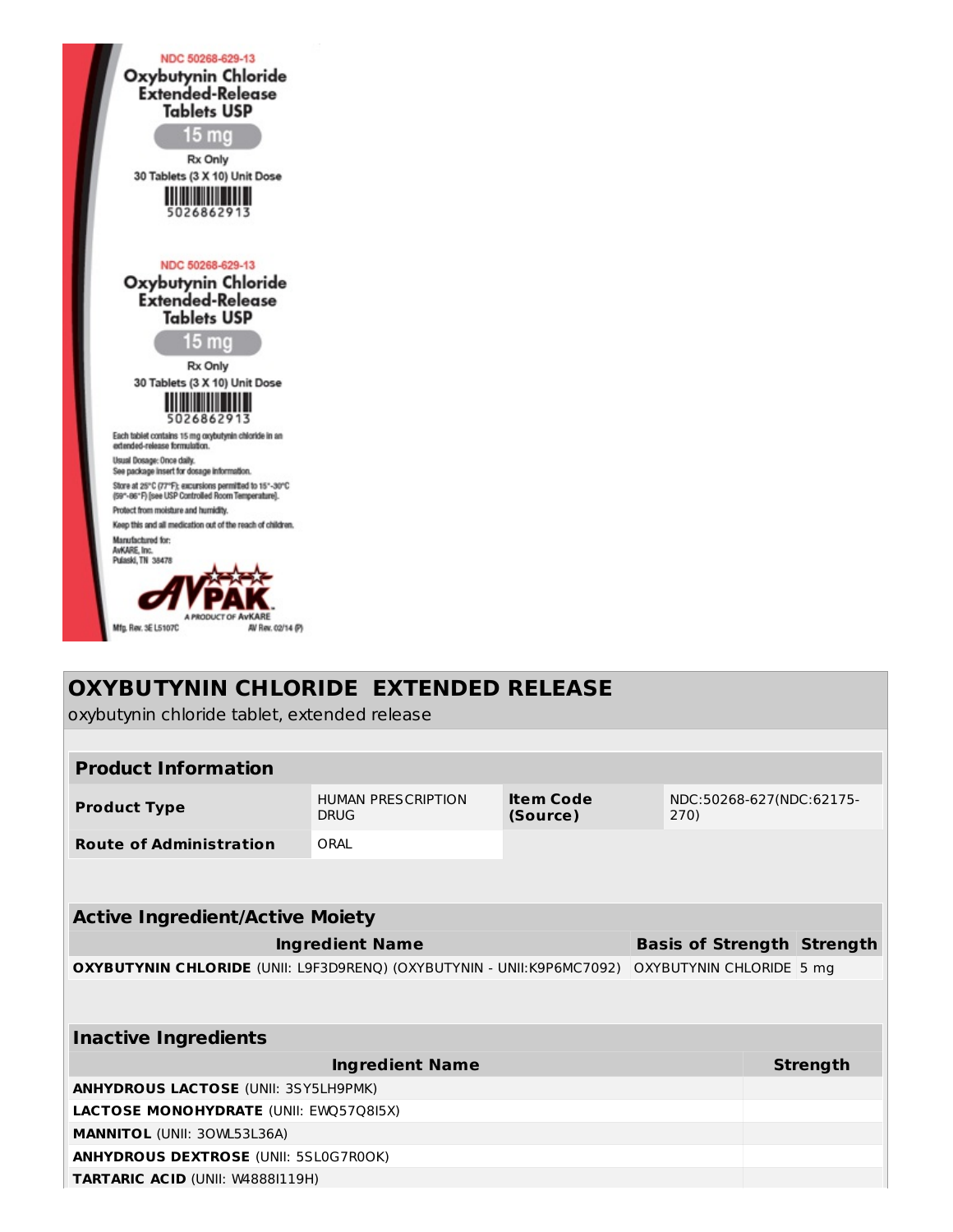| <b>SILICON DIOXIDE (UNII: ETJ7Z6XBU4)</b>               |  |
|---------------------------------------------------------|--|
| <b>MAGNESIUM STEARATE (UNII: 70097M6I30)</b>            |  |
| <b>CELLULOSE ACETATE (UNII: 3)2P07GVB6)</b>             |  |
| <b>POLYETHYLENE GLYCOL 400 (UNII: B697894SGQ)</b>       |  |
| <b>TITANIUM DIOXIDE</b> (UNII: 15FIX9V2JP)              |  |
| <b>FERROSOFERRIC OXIDE (UNII: XMOM87F357)</b>           |  |
| <b>PROPYLENE GLYCOL (UNII: 6DC90167V3)</b>              |  |
| <b>HYPROMELLOSE 2208 (100 MPA.S) (UNII: B10E5P712K)</b> |  |
| <b>TRIACETIN (UNII: XHX3C3X673)</b>                     |  |
|                                                         |  |

| <b>Product Characteristics</b> |              |                     |                 |  |  |  |  |
|--------------------------------|--------------|---------------------|-----------------|--|--|--|--|
| Color                          | white        | <b>Score</b>        | no score        |  |  |  |  |
| <b>Shape</b>                   | <b>ROUND</b> | <b>Size</b>         | 7 <sub>mm</sub> |  |  |  |  |
| <b>Flavor</b>                  |              | <b>Imprint Code</b> | KU;270          |  |  |  |  |
| <b>Contains</b>                |              |                     |                 |  |  |  |  |

#### **Packaging**

| #                                                                                       | <b>Item Code</b>                 | <b>Package Description</b>                                | <b>Marketing Start</b><br>Date | <b>Marketing End</b><br>Date |  |  |  |  |  |
|-----------------------------------------------------------------------------------------|----------------------------------|-----------------------------------------------------------|--------------------------------|------------------------------|--|--|--|--|--|
|                                                                                         | NDC:50268-627- 50 in 1 BOX<br>15 |                                                           | 05/25/2012                     |                              |  |  |  |  |  |
| NDC:50268-627-1 in 1 BLISTER PACK; Type 0: Not a Combination<br>Product<br>$\mathbf{I}$ |                                  |                                                           |                                |                              |  |  |  |  |  |
|                                                                                         |                                  |                                                           |                                |                              |  |  |  |  |  |
| <b>Marketing Information</b>                                                            |                                  |                                                           |                                |                              |  |  |  |  |  |
| <b>Marketing</b><br>Category                                                            |                                  | <b>Application Number or Monograph</b><br><b>Citation</b> | <b>Marketing Start</b><br>Date | <b>Marketing End</b><br>Date |  |  |  |  |  |

ANDA ANDA078503 05/25/2012

| <b>OXYBUTYNIN CHLORIDE EXTENDED RELEASE</b><br>oxybutynin chloride tablet, extended release                                         |      |                           |  |  |  |  |  |  |  |
|-------------------------------------------------------------------------------------------------------------------------------------|------|---------------------------|--|--|--|--|--|--|--|
|                                                                                                                                     |      |                           |  |  |  |  |  |  |  |
| <b>Product Information</b>                                                                                                          |      |                           |  |  |  |  |  |  |  |
| <b>Item Code</b><br><b>HUMAN PRESCRIPTION</b><br>NDC:50268-628(NDC:62175-<br><b>Product Type</b><br><b>DRUG</b><br>(Source)<br>271) |      |                           |  |  |  |  |  |  |  |
| <b>Route of Administration</b>                                                                                                      | ORAL |                           |  |  |  |  |  |  |  |
|                                                                                                                                     |      |                           |  |  |  |  |  |  |  |
| <b>Active Ingredient/Active Moiety</b>                                                                                              |      |                           |  |  |  |  |  |  |  |
| <b>Ingredient Name</b><br><b>Basis of Strength Strength</b>                                                                         |      |                           |  |  |  |  |  |  |  |
| <b>OXYBUTYNIN CHLORIDE</b> (UNII: L9F3D9RENQ) (OXYBUTYNIN - UNII:K9P6MC7092)                                                        |      | OXYBUTYNIN CHLORIDE 10 mg |  |  |  |  |  |  |  |
|                                                                                                                                     |      |                           |  |  |  |  |  |  |  |
| <b>Inactive Ingredients</b>                                                                                                         |      |                           |  |  |  |  |  |  |  |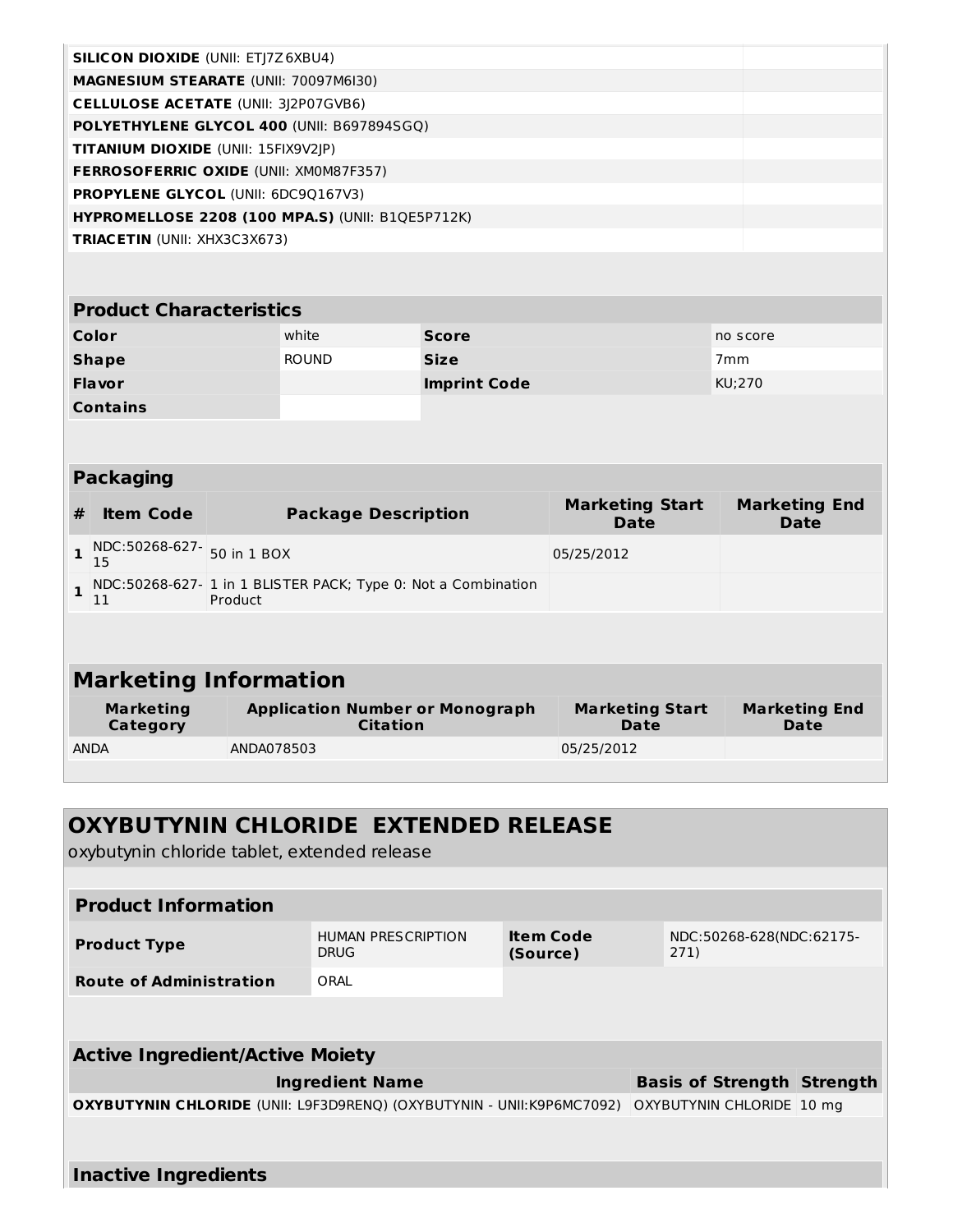| <b>Ingredient Name</b>                                  | <b>Strength</b> |
|---------------------------------------------------------|-----------------|
| <b>ANHYDROUS LACTOSE (UNII: 3SY5LH9PMK)</b>             |                 |
| <b>LACTOSE MONOHYDRATE (UNII: EWO5708I5X)</b>           |                 |
| <b>MANNITOL</b> (UNII: 30WL53L36A)                      |                 |
| <b>ANHYDROUS DEXTROSE (UNII: 5SL0G7R0OK)</b>            |                 |
| <b>TARTARIC ACID (UNII: W48881119H)</b>                 |                 |
| <b>SILICON DIOXIDE (UNII: ETJ7Z6XBU4)</b>               |                 |
| <b>MAGNESIUM STEARATE (UNII: 70097M6I30)</b>            |                 |
| <b>CELLULOSE ACETATE (UNII: 3)2P07GVB6)</b>             |                 |
| <b>POLYETHYLENE GLYCOL 400 (UNII: B697894SGQ)</b>       |                 |
| <b>TITANIUM DIOXIDE (UNII: 15FIX9V2JP)</b>              |                 |
| <b>FERROSOFERRIC OXIDE (UNII: XMOM87F357)</b>           |                 |
| <b>PROPYLENE GLYCOL (UNII: 6DC90167V3)</b>              |                 |
| <b>HYPROMELLOSE 2208 (100 MPA.S) (UNII: B10E5P712K)</b> |                 |
| <b>TRIACETIN</b> (UNII: XHX3C3X673)                     |                 |

### **Product Characteristics**

| Color           | white        | <b>Score</b>        | no score        |
|-----------------|--------------|---------------------|-----------------|
| <b>Shape</b>    | <b>ROUND</b> | <b>Size</b>         | 8 <sub>mm</sub> |
| <b>Flavor</b>   |              | <b>Imprint Code</b> | KU;271          |
| <b>Contains</b> |              |                     |                 |

#### **Packaging**

| #                            | <b>Item Code</b>             | <b>Package Description</b>                                               | <b>Marketing Start</b><br><b>Date</b> | <b>Marketing End</b><br>Date |  |  |  |
|------------------------------|------------------------------|--------------------------------------------------------------------------|---------------------------------------|------------------------------|--|--|--|
|                              | NDC:50268-628-<br>15         | 50 in 1 BOX                                                              | 05/25/2012                            |                              |  |  |  |
|                              | 11                           | NDC:50268-628- 1 in 1 BLISTER PACK; Type 0: Not a Combination<br>Product |                                       |                              |  |  |  |
|                              |                              |                                                                          |                                       |                              |  |  |  |
| <b>Marketing Information</b> |                              |                                                                          |                                       |                              |  |  |  |
|                              | <b>Marketing</b><br>Category | <b>Application Number or Monograph</b><br><b>Citation</b>                | <b>Marketing Start</b><br>Date        | <b>Marketing End</b><br>Date |  |  |  |
|                              | <b>ANDA</b>                  | ANDA078503                                                               | 05/25/2012                            |                              |  |  |  |

## **OXYBUTYNIN CHLORIDE EXTENDED RELEASE**

oxybutynin chloride tablet, extended release

| <b>Product Information</b>     |                                          |                       |                                  |  |  |  |
|--------------------------------|------------------------------------------|-----------------------|----------------------------------|--|--|--|
| <b>Product Type</b>            | <b>HUMAN PRESCRIPTION</b><br><b>DRUG</b> | Item Code<br>(Source) | NDC:50268-629(NDC:62175-<br>272) |  |  |  |
| <b>Route of Administration</b> | ORAL                                     |                       |                                  |  |  |  |
|                                |                                          |                       |                                  |  |  |  |